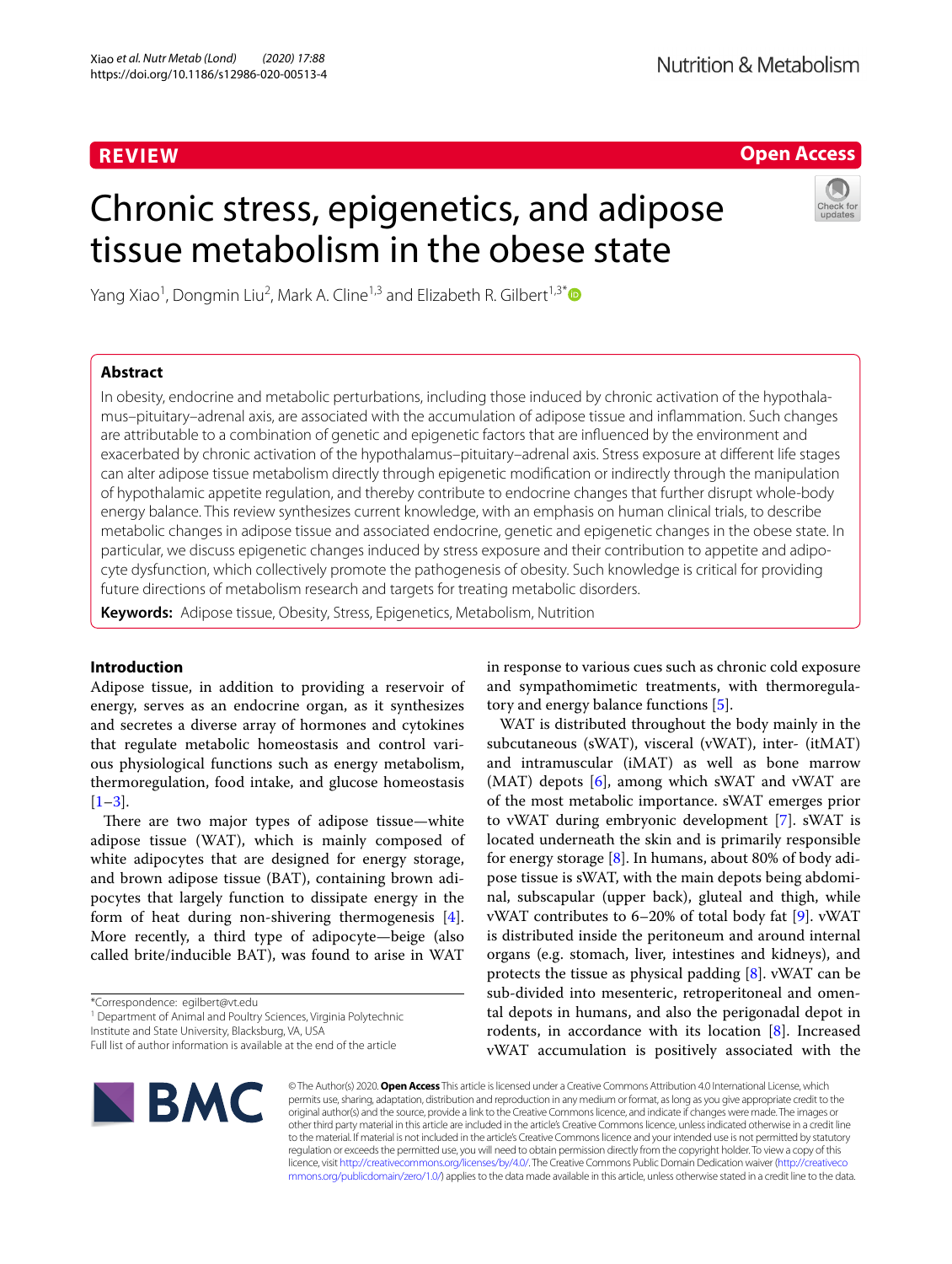onset of metabolic diseases [\[10\]](#page-11-8), whereas accretion of sWAT is more benign, having little association with the development of metabolic disorders  $[11]$  $[11]$ . There are two cellular mechanisms for adipose tissue expansion: hypertrophy and hyperplasia. Hypertrophy is characterized by enhanced triglyceride storage and associated expansion of existing adipocytes, while hyperplasia refers to the increase in adipocyte cell number. Hypertrophy is predominant in adulthood obesity as it is observed in all overweight and obese individuals [[12\]](#page-11-10), whereas hyperplasia is a mark of the severity of obesity [[13\]](#page-11-11).

Stress may play a role in the development of obesity. Cortisol is an essential glucocorticoid involved in the stress response. Adult males with visceral obesity had increased awakening cortisol responses (analyses based on salivary samples), whereas adult females with subcutaneous obesity had no such change  $[14]$  $[14]$ . Though no association was found between body mass index (BMI) and urinary cortisol secretion regardless of sex [\[15](#page-12-0)], a positive correlation was observed between BMI and urinary cortisol metabolite (5α- and 5β-tetrahydrocortisol) excretion [[16\]](#page-12-1). 11β-hydroxysteroid dehydrogenase type 1 (11β-HSD1), which converts cortisone to cortisol, with its overexpression associated with central obesity, had increased activity in the adipose tissue and reduced hepatic activity in adult females with a higher BMI [\[16](#page-12-1)]. Maternal obesity also induced higher baseline cortisol in the offspring, with an impaired stress response  $[17]$  $[17]$  $[17]$ and predisposition to metabolic alterations and adiposity  $[18]$  $[18]$  $[18]$ . These results collectively indicate that stress exposure is associated with alterations in adipose tissue metabolism and the pathogenesis of obesity.

This review focuses on the relationship between stress and adipose tissue physiology in the obese state. Integrating knowledge from human clinical trials and animal models, we discuss endocrine, genetic, and epigenetic changes in adipose tissue as a consequence of early- and later- life stress exposure. Such knowledge is critical to provide new insights for the direction of research in nutrition and metabolism.

#### **Fat mass and adipose tissue distribution**

World Health Organization (WHO) defnes obesity as "abnormal or excessive fat accumulation that may impair health" and a  $BMI \geq 30$  is classified as obese in adults, whereas for young children and adolescents, the standard was made according to the WHO Growth Reference [[19\]](#page-12-4). Current studies also adopt a percentage body fat  $\geq$  25% in men and  $\geq$  35% in women as a criterion for obesity diagnosis [\[20](#page-12-5)]. Gender, age and ethnic group are the major variables predicting fat mass in obesity [\[21](#page-12-6)]. The US National Health and Nutrition Examination Survey (NHANES) reported higher prevalence of extreme adiposity (on the basis of the 80th percentile of percentage body fat) in Mexican-Americans than non-Hispanic (NH) whites and blacks in boys but not girls aged 8–19 years [\[22](#page-12-7)]. In adults, fat mass tended to be higher in white men and women compared to black men and women, respectively, at a fxed BMI [[23\]](#page-12-8). Young adults (18–29 years) had a lower percentage of fat mass than the elderly ( $\geq$  70 years), and there were differences among ethnic groups (Mexican–American>NH white>NH black) whereas there was no diference among these groups in the elders regardless of sex [[24](#page-12-9)]. Moreover, without a signifcant diference in BMI, middle-aged overweight/obese women had higher percentage body fat masses than men [\[25](#page-12-10)]. According to NHANES 1999– 2004, percentage extremity fat (of the total mass in the corresponding arm/leg) in males from all ethnic groups decreased during adolescence then increased again throughout later life at the same percentile of the age groups, whereas in women, percentage of extremity fat continued increasing until 79 years of age, then dropped slightly in later life. Moreover, in males among all ethnic groups, percentage extremity fat had a lower reduction during adolescence and greater increase in later life in those in the  $\leq$  50th percentile than those in the > 50th percentile, and the reduction in percentage leg fat continued until 59 years of age before it went back up in those in the>50th percentile. In females among all ethnic groups, percentage extremity fat had a greater increase until 79 years of age in those in the  $\leq$  50th percentile than those in the>50th percentile, whereas the decrease later in life did not difer among percentiles. In males among all ethnic groups, like the percentage extremity fat, the percentage trunk fat reduces during adolescence and then increases again throughout later life, with a slight reduction after 79 years of age. This reduction during adolescence was higher in those in the>50th percentile than those in the  $\leq$  50th percentile in Mexican Americans, but not NH white or black individuals, while the increase later in life was lower in those in the>50th percentile among all ethnic groups. In females among all ethnic groups, there was a greater increase in percentage trunk fat until 79 years of age in those in the  $\leq$  50th percentile, whereas a greater reduction from 79 years of age onward was only observed in the  $\leq$  50th percentile of Mexican Americans  $[26]$ . At BMI=30, Chinese and South Asians (adjusted for age and sex by cohort means) had more vWAT than the Europeans, while sWAT was similar between Chinese and Europeans but greater in South Asians [\[27\]](#page-12-12).

Brown fat also changes during the progression to obesity. BAT activity is greater in lean healthy females than in males, and in young people than in older adults [[28\]](#page-12-13). In BAT-active subjects, BAT function is inversely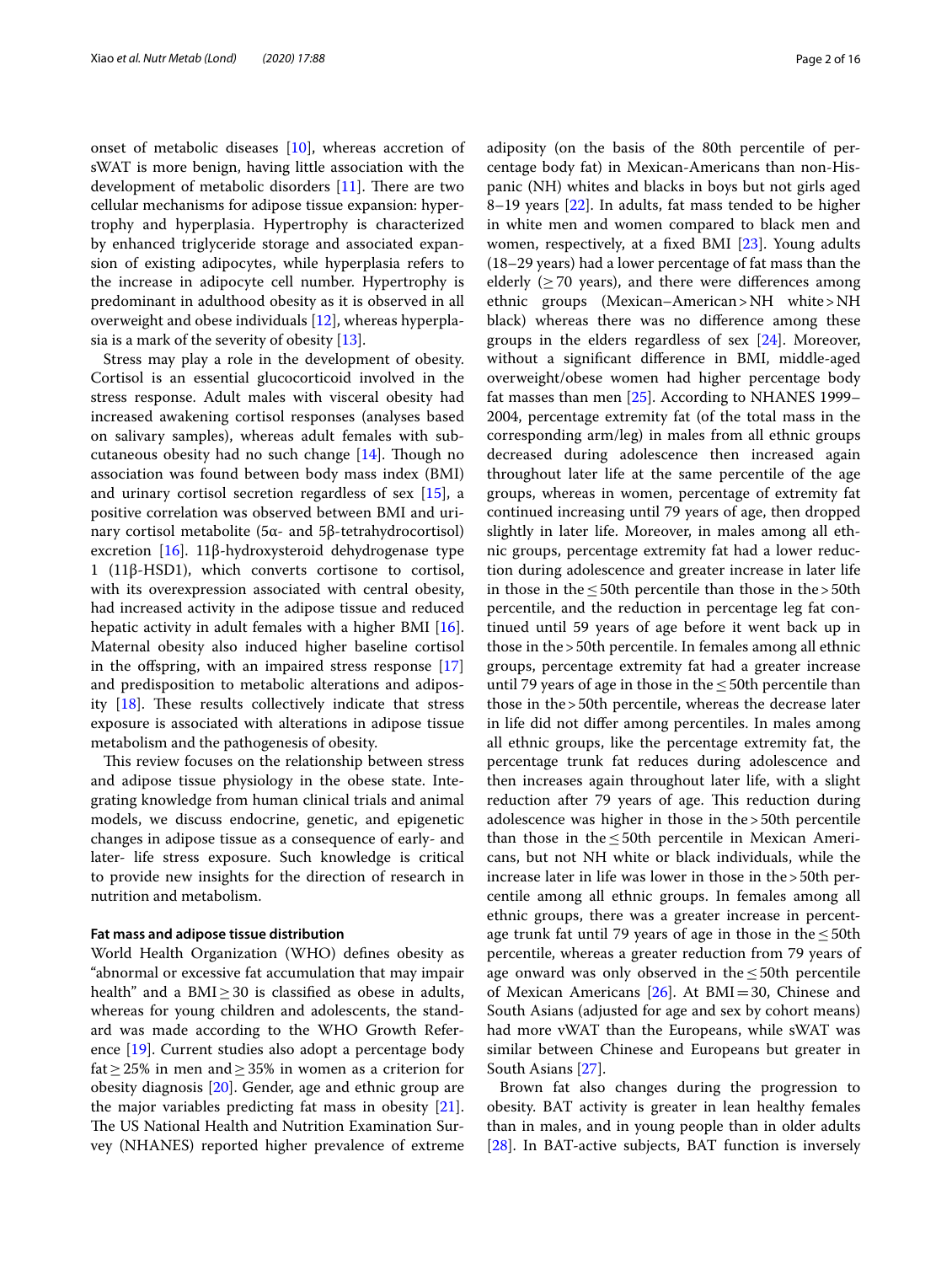correlated with BMI [\[29](#page-12-14)] as well as percentage body fat mass, whereas those with BMI>35 and percentage body fat mass>30% barely showed any detectable BAT activity [\[30\]](#page-12-15). Specifcally, obese male subjects had a lower percentage of active BAT volume in all 6 depots (cervical, supraclavicular, axillary, mediastinal, paraspinal and abdominal) and lower BAT activity in 5 depots (except cervical) than their lean healthy counterparts. The greatest diference in the volume was observed in the paraspinal depot, while the activity diference difered the most in the supraclavicular depot—the most BAT-active depot in healthy lean males, between lean and obese males [\[31](#page-12-16)]. The main findings of these studies are summarized in Table [1](#page-3-0).

## **Depot‑specifc adipose tissue physiology**

Obese females store more dietary fat in sWAT, especially in the lower body, whereas vWAT is the preferred depot for dietary fat storage in obese males [\[32\]](#page-12-17). A recent study identifed 414 diferentially-expressed genes between sWAT and vWAT, among which 60 were associated with obesity-related traits (e.g. waist to hip ratio) [[33](#page-12-18)]. Pathway analysis revealed that genes involved in extracellular matrix (ECM) remodeling were highly enriched in the sWAT, which may confer the functional morphology of adipocytes in sWAT to exert a protective efect, while genes involved in infammation were highly enriched in vWAT, which confrms its role in the pathogenesis of metabolic diseases. Moreover, developmental genes belonging to the homeobox (HOX) family were also differentially expressed in sWAT and vWAT, with HOXC and HOXD clusters being highly expressed in sWAT and HOXB being highly expressed in vWAT, which may contribute to the functional characteristics of the depots [[33\]](#page-12-18). Genes related to adipocyte metabolism (proliferation, diferentiation, lipid turnover, etc.), adipokine secretion, and ion channels and cell signaling are also differentially expressed in sWAT and vWAT, according to transcriptome studies [\[34–](#page-12-19)[36\]](#page-12-20).

Upon exposure to excessive lipids in the circulation, hypertrophy occurs to adapt to extra energy storage, which increases fat mass and triggers hyperplasia [\[37](#page-12-21)]. Preadipocytes from sWAT express more of adipogenic master regulators peroxisome proliferator-activated receptor gamma (PPARγ) and CCAAT/enhancer binding protein  $α$ , and thus these cells are more capable of extensive replication and rapid adipogenesis than the preadipocytes from vWAT. Interestingly, the vWAT preadipocytes show a catch-up growth pattern after 60 days of culturing in vitro [\[32](#page-12-17)]. Additionally, an increase in endocannabinoids, which promote adipogenesis and triglyceride uptake through the upregulation of PPARγ, was only observed in visceral obesity [\[38\]](#page-12-22). Postprandial free fatty acid (FFA) release is greater in abdominal than in lower body obesity, indicating a faster rate of lipolysis in the visceral adipocytes which are inherently resistant to the antilipolytic efect of insulin [\[39](#page-12-23)]. Moreover, vWAT is more susceptible to TNFα-induced apoptosis, whereas sWAT is more sensitive to aging and sequential loss of lipid storage capacity (reviewed in [\[32](#page-12-17)]).

Expansion of adipose tissue in the obese state has been categorized into two types: metabolically healthy with preferred lipid storage in sWAT, and metabolically unhealthy—with excessive vWAT and ectopic fat accumulation [[40\]](#page-12-24). Accumulation of sWAT in the lower body is associated with lower circulating triglycerides and glucose but greater high density lipoprotein (HDL) and insulin sensitivity, while accumulation of abdominal sWAT may be involved in the pathogenesis of insulin resistance and cardiovascular diseases, although the association is not as strong as for vWAT [\[38](#page-12-22)]. Impaired expandability of sWAT upon excessive lipid storage can result in the accumulation of vWAT [\[40\]](#page-12-24). As vWAT attaches and shares the vasculature with internal organs, lipid metabolites and adipokines are directly secreted from these adipocytes into the portal vein, leading to the disruption of homeostasis in hepatocytes and impacts on glucose and lipid metabolism, which eventually contribute to the onset of insulin resistance [\[38](#page-12-22)]. Apart from sWAT and vWAT, in contrast to the increased MAT that is accompanied by lowered mineral density in anorexia nervosa, obese adolescents [\[41\]](#page-12-25) and adults (excluding postmenopausal women) [\[42](#page-12-26)] had less MAT with greater bone mineral density than healthy controls, while postmenopausal obese women had increased MAT due to the lack of estrogen [\[43](#page-12-27)] but the association between MAT and total fat/vWAT/sWAT masses were controversial among studies, which may suggest a unique role of MAT in endocrine modulation and the progression of adiposity [[42\]](#page-12-26). To the contrary, both itMAT and iMAT increased in obese subjects, but only itMAT had a similar distribution and association with infammation and insulin resistance as in vWAT  $[6]$  $[6]$ .

Rapid expansion of adipose tissue with limited vascularization induces hypoxia in obesity. The hypoxic adipocytes secrete chemokines which attract macrophages and trigger the infammatory responses [[44\]](#page-12-28). Many proinfammatory cytokines, including but not limited to those from the interleukin cytokine family, interferon γ, TNFα, monocyte chemoattractant protein 1, and plasminogen activator inhibitor 1, etc., are more abundant in vWAT than in sWAT, which may be related to the enriched lymph nodes and milky spots for immunocompetent molecules in visceral depots such as the omentum [[32,](#page-12-17) [38\]](#page-12-22). Hypertrophy of adipocytes from vWAT in the obese state stimulates the secretion of proinfammatory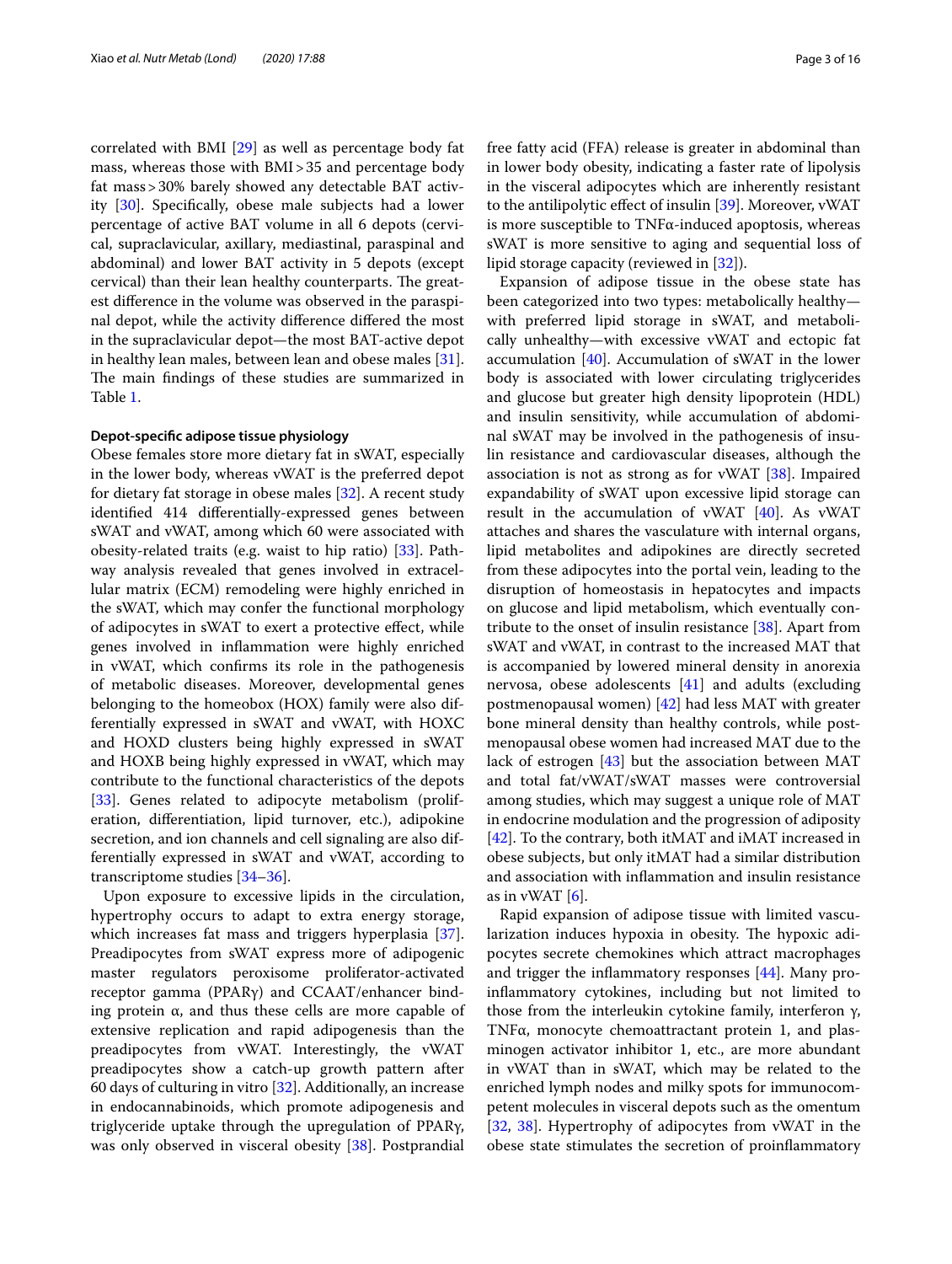# <span id="page-3-0"></span>**Table 1 Fat mass and adipose tissue distribution**

| Reference Gender Age |             |                                                      | Race                                                                     | BMI                                                                 | <b>Main findings</b>                                                                                                                                                                                                                                                                                                                                                                                                                                                                                                                                                                                                                                                           |
|----------------------|-------------|------------------------------------------------------|--------------------------------------------------------------------------|---------------------------------------------------------------------|--------------------------------------------------------------------------------------------------------------------------------------------------------------------------------------------------------------------------------------------------------------------------------------------------------------------------------------------------------------------------------------------------------------------------------------------------------------------------------------------------------------------------------------------------------------------------------------------------------------------------------------------------------------------------------|
| $[22]$               | Both        | $8 - 19$                                             | Mexican American<br>Non-Hispanic black<br>Non-Hispanic white             | Boys <sup>a</sup> :<br>$21.8 \pm 0.14$<br>Girls:<br>$22.1 \pm 0.15$ | Overall prevalence of adiposity is positively associated with BMI in children<br>and adolescents<br>Prevalence of high BMI ( $\geq$ 95 percentile of BMI-for-age) and high adiposity<br>( $\geq$ 80th percentile of percentage body fat) are higher in Mexican-Ameri-<br>can than non-Hispanics boys, whereas high BMI has higher prevalence in<br>non-Hispanic black girls<br>Prevalence of high adiposity in all BMI groups are lowest in non-Hispanic<br>black boys and girls<br>Body fat (%) is lower in non-Hispanic blacks than Mexican-Americans, but<br>BMI is lower in non-Hispanic black boys while higher in girls than Mexi-<br>can-American counterparts          |
| $[23]$               | Both        | $\geq 20$                                            | Hispanic<br>Mexican American<br>Non-Hispanic black<br>Non-Hispanic white | $\geq$ 25                                                           | No overall difference in the prevalence of obesity between males and<br>females<br>Non-Hispanic black women have the highest prevalence of obesity than<br>women in other ethnic groups<br>Prevalence of severe obesity (BMI > 35) is higher in non-Hispanic blacks<br>than whites in both sexes<br>Whites have relatively higher fat mass than blacks at a fixed BMI                                                                                                                                                                                                                                                                                                          |
| $[25]$               | Both        | $53.5 \pm 13.9$                                      | Caucasian descent                                                        | $27.8 \pm 4.9$                                                      | In both males and females, those without metabolic syndrome have lower<br>BMI, body fat (%), waist circumferences, waist to hip ratios, fasting plasma<br>insulin and glucose levels, plasma triglyceride and uric acid levels, as well<br>as systolic blood pressure together with higher HDL than those with<br>metabolic syndrome<br>Body fat (%) is positively correlated with age, BMI, waist circumference and<br>waist to hip ratio, while negatively correlated with height<br>Overall body fat (%) is higher in overweight/obese females than males,<br>whereas waist circumference is higher in age-matched males                                                    |
| $[26]$               | <b>Both</b> | $\geq 8$                                             | Mexican American<br>Non-Hispanic black<br>Non-Hispanic white             | All ranges <sup>b</sup>                                             | Females have higher absolute and relative fat mass than males at all ages<br>Trunk and extremity fat (%) are lower in males than females at all ages in all<br>ethnic groups, and lower in adolescence then increased in adulthood in<br>males whereas both increased to 79 years of age in females<br>Extremity fat (%) reduction is lower and increase is higher in males in the $\leq$<br>50 th percentile than > 50 th percentile from all ethnic groups, whereas<br>for trunk fat (%), this is only in Mexican-Americans<br>Trunk and extremity fats (%) have higher increase in females in the $\leq$ 50 th<br>percentile than > 50 th percentile from all ethnic groups |
| $[27]$               | Both        | $30 - 65$                                            | Aboriginal<br>Chinese<br>European<br>South Asian<br>(living in Canada)   | $\geq$ 18.5                                                         | Body fat (%) is higher in Aboriginals and South Asians than Europeans<br>vWAT and sWAT are lower in Europeans than in Chinese and South Asians                                                                                                                                                                                                                                                                                                                                                                                                                                                                                                                                 |
| $[28]$               | Both        | Middle aged <sup>c</sup>                             | N/A                                                                      | Not specified $\mathfrak{c}$                                        | Females have greater amount and more active BAT than males<br>BAT activity is greater in young than older adults and in people with lower<br>BMI and fasting glucose levels                                                                                                                                                                                                                                                                                                                                                                                                                                                                                                    |
| $[29]$               | <b>Both</b> | Male:<br>$35.8 \pm 9.0$<br>Female:<br>$38.8 \pm 8.8$ | N/A                                                                      | Male:<br>$23.8 \pm 2.6$<br>Female:<br>$21.1 \pm 2.3$                | Under cold exposure, younger subjects have higher BAT activity than older<br>ones, and BAT activity is mainly found in supraclavicular and paraspinal<br>regions<br>BAT activity is inversely related to BMI, vWAT and total fat mass                                                                                                                                                                                                                                                                                                                                                                                                                                          |
| $[30]$               | Both        | $39.2 \pm 8.1$                                       | N/A                                                                      | $42.1 \pm 3.8$                                                      | Obese individuals have reduced cold-induced thermogenesis and BAT<br>activity                                                                                                                                                                                                                                                                                                                                                                                                                                                                                                                                                                                                  |
| $[31]$               | Male        | Lean:<br>$22.5 \pm 4.9$<br>Obese:<br>$28.8 \pm 4.7$  | N/A                                                                      | Lean:<br>$23.2 \pm 1.9$<br>Obese:<br>$34.8 \pm 3.3$                 | Obese males have less BAT activity than lean males, but more potential to<br>achieve BAT expansion upon cold exposure<br>BAT is highly concentrated in cervical, supraclavicular, axillary, mediastinal,<br>paraspinal, and abdominal regions                                                                                                                                                                                                                                                                                                                                                                                                                                  |

 $^{\rm a}$  BMI was calculated as [body weight (kg)/height $^2$  (m $^2$ )] as in adults, but adiposity was described as "percentiles of BMI-for-age" from the CDC growth charts

 $<sup>b</sup>$  Distribution of BMI and the prevalence of obesity was determined within each age group</sup>

<sup>c</sup> Average age and BMI were calculated within BAT positive versus BAT negative groups, not given for the sampling population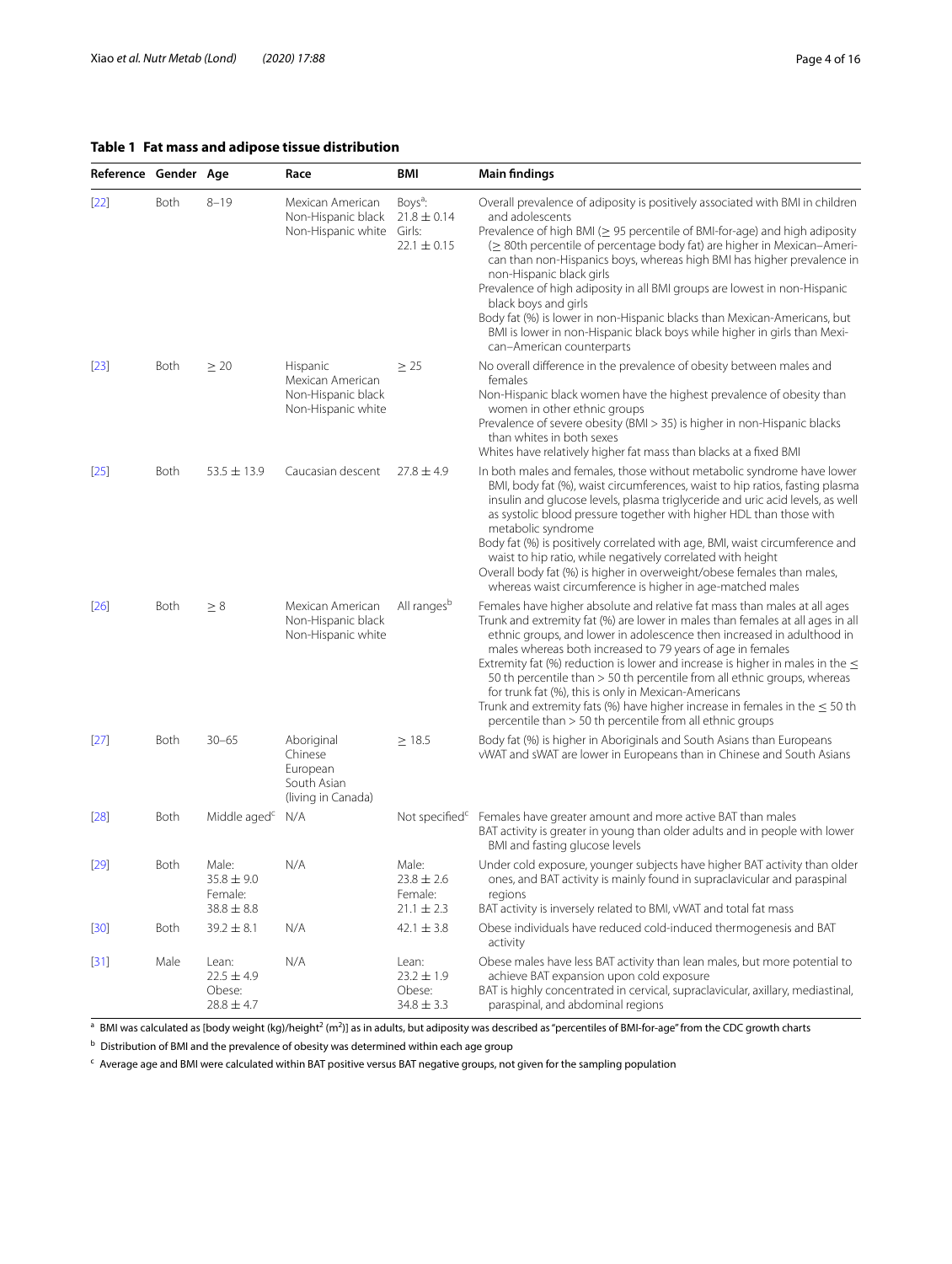cytokines in the adipose tissue and results in increased vascular permeability, which attracts macrophages. Increased infltration and proliferation of macrophages in adipose tissue sustains the infammatory response, and further stimulates lipolysis in the surrounding adipocytes to provide energy for the immune system. The increased circulating FFAs in turn facilitate the maturation of preadipocytes and adipocyte hypertrophy, which ultimately leads to metabolic dysregulation [\[45](#page-12-29), [46\]](#page-12-30).

Interestingly, BAT also recruits macrophages and secretes proinfammatory cytokines, which trigger the infammatory response. Infammation in BAT inhibits the proliferation of brown adipocytes through interrupting catecholamine signaling and the diferentiation of brown adipocytes by downregulating PPARγ, while promoting apoptosis of brown adipocytes through TNFα, which together alter the thermogenic activity of BAT [\[47](#page-12-31), [48\]](#page-12-32).

In summary, in response to increased energy intake, adipose tissue expands in a depot-dependent manner, with diferences between white and brown tissue activity. These changes likely determine whether the onset of obesity will be associated with metabolic disruptions that have negative health consequences such as the case with preferential accumulation of vWAT. Obesity can be described as a chronic state of mild infammation, and adipocyte hypoxia and macrophage infltration likely lead to changes in circulating cytokines and hormones that infuence metabolism and other physiological processes, thereby exacerbating the pathogenesis of the obese condition.

#### **Adipokines, lipokines and endocrine disruption in obesity**

Adipose tissue is one of the largest endocrine organs, secreting a diverse assortment of hormones and proinfammatory factors [\[2](#page-11-13)]. In addition, both white and brown adipocytes secret exosomes, which is the major source of circulating microRNAs (miRNAs)  $[49]$  $[49]$ . These miRNA-containing exosomes are sequentially taken up by cells in other tissues. Therefore, exosomal miR-NAs are considered to be another type of adipokine, and essential for intra- and inter-tissue cell-to-cell communications to regulate energy homeostasis  $[50]$  $[50]$ . The abundance of vWAT exosomes were found to be negatively correlated with BMI in teenage girls [\[50](#page-12-34)]. Among those diferentially expressed miRNAs in vWAT between obese and lean girls, the majority are involved in TGF-β and Wnt/β-catenin signaling pathways, which regulate adipogenesis and infammatory responses [\[51,](#page-12-35) [52](#page-12-36)]. In morbidly obese men, plasma miR-130b, which promotes adipose tissue infammation and insulin resistance [\[53](#page-12-37)], and miR-423-5p, which promotes angiogenesis [\[54](#page-12-38)], were decreased [\[55](#page-12-39)]. Interestingly, both were increased in obese prepubertal children [[56](#page-12-40)], suggesting age and severity diferences in circulating miRNA levels in obesity.

In BAT, expression of exosomal miR-92a was upregulated and accompanied by whitening of the BAT in mice fed a high fat diet (HFD). Meanwhile, serum exosomal miR-92a level was negatively correlated with BAT activity and BAT glucose uptake rates in healthy adults [\[57](#page-12-41)]. miR-92a was later found to be highly expressed in the endothelial cells of the vascular wall in patients with advanced coronary atherosclerotic plaques. Its target genes are actively involved in infammation and atherosclerosis  $[58]$  $[58]$ . These results suggest that miR-92a may be used as a marker to track BAT activity and monitor infammatory responses during the early onset of obesity.

Lipids secreted by adipose tissue that function as signaling molecules among tissues to regulate lipid metabolism are called lipokines [\[59\]](#page-12-43). Endogenous lipokine 12,13-dihydroxy-9Z-octadecenoic acid (12,13-diHOME) concentration was positively correlated with BAT activity upon cold exposure and negatively correlated with BMI, circulating triglycerides, leptin and fasting plasma insulin and glucose levels [[60\]](#page-12-44). It enhanced fatty acid uptake and lipid oxidation in BAT activated by β3-adrenergic stimulation [\[60](#page-12-44)]. However, in diet-induced obese mice, exogenous supplementation of 12,13-diHOME for 2 weeks did not alter body weight, circulating FFAs or glucose tolerance albeit there was a decrease in circulating triglycerides [[60\]](#page-12-44). Further research is required to fully elucidate its physiological efects.

Another type of adipose-derived lipokine is fatty acid esters of hydroxy fatty acids (FAHFAs), which are composed of one fatty acid molecule and one hydroxy fatty acid molecule on an ester bond [\[61](#page-13-0)]. A total of 51 families of FAHFA exist in both WAT and BAT  $[62]$  $[62]$ . The major efects of FAHFAs include reducing infammation mediated by adipose-derived macrophages, increasing glucose-induced insulin secretion and insulin-stimulated glucose uptake in adipocytes by enhancing glucose transporter type  $4$  (GLUT4) translocation [[63\]](#page-13-2). Thus, FAHFAs have been proposed as a promising treatment for type II diabetes. Although individuals with insulin resistance had reduced FAHFA levels in sWAT [\[63](#page-13-2)], little is known about the function of FAHFAs in adipose tissue metabolism, for instance, efects on lipid uptake and circulating lipid profles. To date, no association of FAHFA abundance and fat mass has been reported.

Leptin is an adipose-derived cytokine (adipokine) that is secreted in proportion to body fat mass [\[64\]](#page-13-3). Although rapid accumulation of adipose tissue in the obese state is accompanied by elevated leptin, which regulates energy homeostasis by suppressing food intake and promoting energy expenditure, decreased amounts of soluble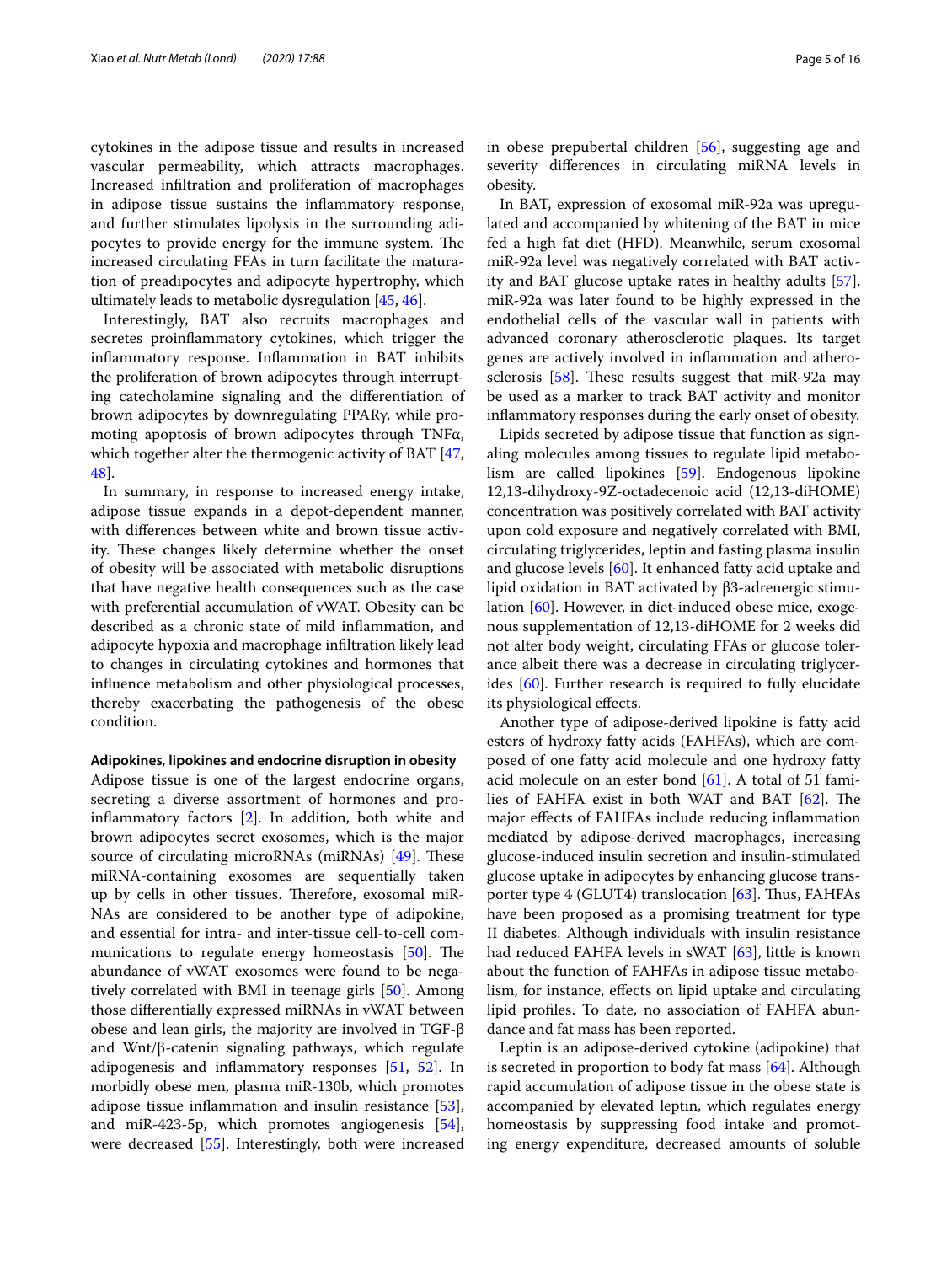leptin receptors as well as reduced leptin transport across the blood brain barrier (BBB), and reduced leptin signaling in the hypothalamus result in hyperleptinemia and eventually leptin resistance [[65\]](#page-13-4). Moreover, there is growing evidence that leptin resistance can be partly attributed to obesity-associated hypothalamic infammation  $[66]$ . The hypothalamic arcuate nucleus (ARC), which contains frst-order appetite regulatory neurons neuropeptide Y (NPY)/agouti-related peptide (AgRP) and proopiomelanocortin (POMC)/cocaine-amphetamine-regulated transcript (CART) [[67,](#page-13-6) [68](#page-13-7)], is a primary site of leptin action. Leptin suppresses food intake by upregulating *POMC* mRNA while inhibiting *NPY*/*AgRP* mRNA in the ARC [[69\]](#page-13-8). Reduced leptin transport across the BBB leads to decreased production of POMC, which suppresses food intake [\[70](#page-13-9)]. Mice with the leptin receptor gene knockout in brain endothelial and epithelial cells consumed more of a high-fat, but not chow diet, and had more body fat, indicating a higher sensitivity to food reward under the obese state due to reduced leptin receptor expression [\(71](#page-13-10)).

In addition to suppressing food intake, leptin also promotes lipolysis and fatty acid oxidation in adipose tissue as well as insulin-stimulated glucose uptake and oxidation in muscle while inhibiting hepatic gluconeogenesis and insulin synthesis and secretion in the pancreas [[72\]](#page-13-11). Leptin resistance thus results in decreased lipolysis, fatty acid oxidation, and insulin sensitivity but increased hepatic glucose production and circulating insulin levels. Increased circulating glucose and insulin together with decreased insulin sensitivity contribute to hyperglycemia and hyperinsulinemia, while excessive circulating lipids resulting from decreased fatty acid oxidation lead to hyperlipidemia [\[70](#page-13-9)]. Detailed molecular mechanisms of leptin regulation of glucose and lipid metabolism are reviewed in [[73](#page-13-12)].

While an increase in fat mass infuences central control of energy intake, disruption of energy intake further induces abnormalities in peripheral lipid metabolism and glucose homeostasis. In the obese state, circulating ghrelin—an orexigenic factor secreted in the stomach and ARC, is reduced due to excessive energy intake [\[74](#page-13-13)]. Ghrelin promotes food intake through the activation of NPY/AgRp neurons in the ARC, which is also mediated by uncoupling protein 2 (UCP2) [[75\]](#page-13-14). UCP2 is highly expressed in adipose tissue and contributes to the regulation of ATP production, mitochondrial function, and lipid metabolism. Its expression is reduced in obese subjects, with more of a reduction in the abdominal vWAT than sWAT compared to lean healthy controls, regardless of an overall greater expression in vWAT than sWAT [\[76](#page-13-15)]. The sWAT UCP2 is positively correlated with both circulating and depot-specifc adiponectin levels, and lowered adiponectin is associated with insulin resistance and dyslipidemia in obese subjects [[76](#page-13-15)]. In contrast, expression of UCP2 in pancreatic islets was higher in obese than lean mice, which further led to reduced ATP production and decreased secretion of insulin [\[77](#page-13-16)]. Increased β-cell mass and insulin secretion were observed in diet- and gene mutation-induced obese mice, which may compensate for the increased metabolic demand because of insulin resistance under the obese state [\[78](#page-13-17)]. However, insulin resistance will gradually progress to overt diabetes when islets fail to compensate for insulin resistance due to β-cell dysfunction and apoptosis as the expansion of mass gradually decreases, which is coupled with increased cellular apoptosis and dysfunction which could contribute to reduced insulin sensitivity and eventually insulin resistance (detailed mechanisms reviewed in [[79\]](#page-13-18)).

As the endogenous ligand of the growth hormone (GH) secretagogue receptor (GHS-R), reduced ghrelin is associated with lowered GH levels in obesity [[80](#page-13-19)]. Decreased GH release from the anterior pituitary to the circulation and faster GH clearance may contribute to declined synthesis of insulin-like growth factor 1 (IGF-1) in adipose tissue (although circulating IGF-1 tends to be normal in most studies), which together are associated with reduced lipolysis and the accumulation of fat, especially in vWAT [[81\]](#page-13-20).

Leptin and ghrelin not only afect food intake and glucose and lipid metabolism, but also reproductive physiology in obesity. While ghrelin decreases fring activity of gonadotropin-releasing hormone (GnRH) neurons, and suppresses secretion of luteinizing hormone (LH) in humans and rodents [[82](#page-13-21)], kisspeptin, which is regulated by leptin [\[83\]](#page-13-22), promotes sex hormone secretion via modulating GnRH pulse [[84\]](#page-13-23). Decreased expression of kisspeptin in the ARC was observed in female mice that are centrally resistant to leptin signaling and prone to obesity-induced infertility [\[85](#page-13-24)]. Similarly, in HFD-induced male mice, increased circulating leptin and decreased testosterone and LH were observed together with decreased expression of leptin receptor, kisspeptin, and GnRH, indicating a role in obesityinduced male hypogonadism [\[86](#page-13-25)]. Consistent with this, lower LH and follicle-stimulating hormone (FSH) levels and lower sex hormone binding globulin (SHBG) were observed in both premenopausal [[87\]](#page-13-26) and postmenopausal [[88\]](#page-13-27) obese females, and lower total testosterone, FSH, and SHBG were observed in obese males compared to their respective healthy counterparts [[89\]](#page-13-28). However, total estrogen was lower in premenopausal but higher in postmenopausal obese females compared to respective age-matched healthy counterparts [\[90](#page-13-29)] with no diference in free estrogen regardless of the menopausal state [\[91\]](#page-13-30). Both free and total testosterone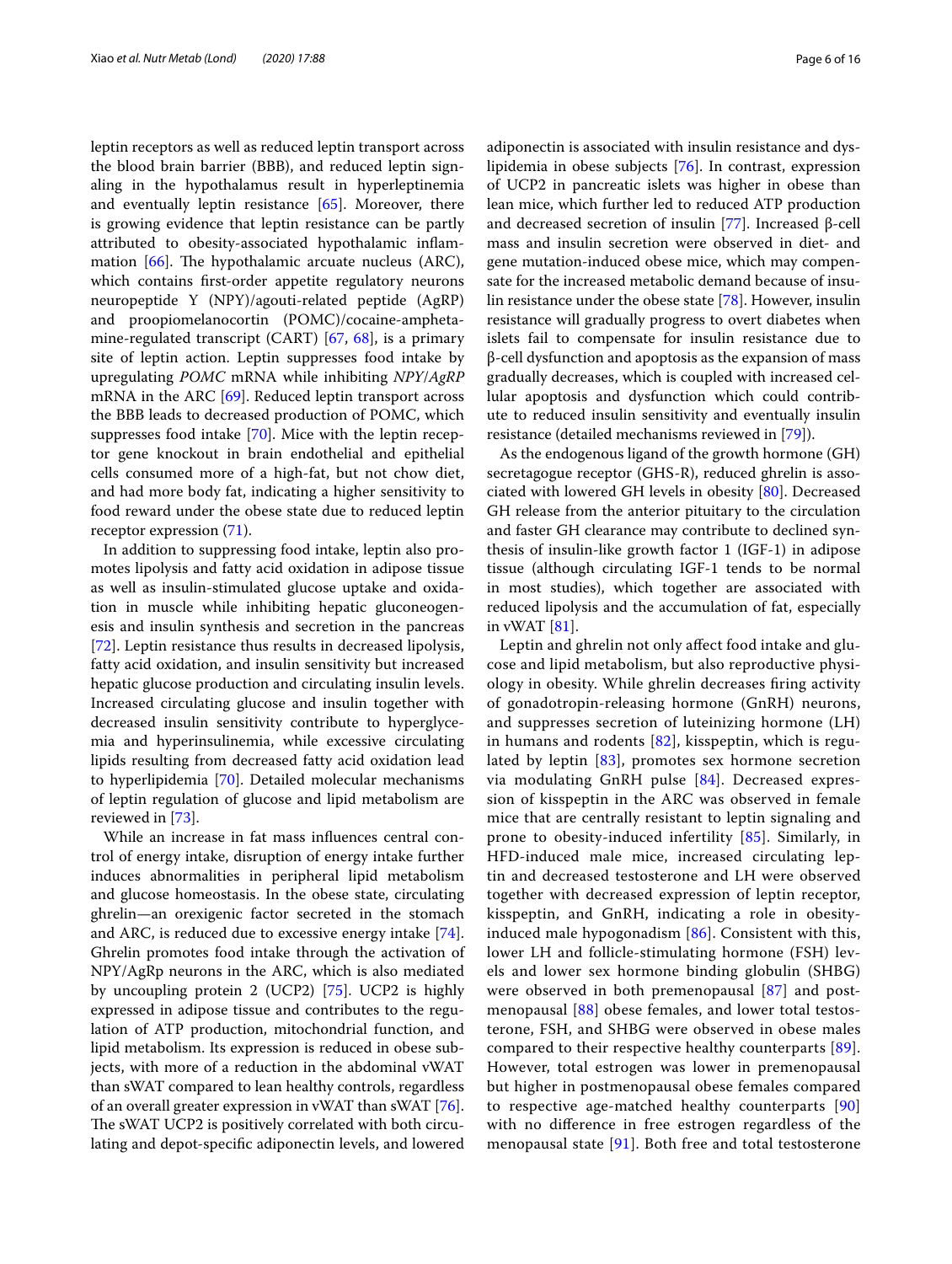levels increased in obese females regardless of the menopause state compared to the healthy counterparts, with an overall higher testosterone level in premenopausal females [[91](#page-13-30)]. In contrast, there was more free estrogen in obese than healthy males [[89](#page-13-28)]. In males, lowered hepatic production of SHBG due to the disruption of endocrine homeostasis under the obese state, such as hyperinsulinemia, resulted in lowered binding of testosterone and thus more free testosterone. As adipose tissue expansion promotes the production of aromatase, an enzyme that converts free testosterone to estrogen, low total testosterone is often observed in obese males, which alters the negative feedback from GnRH and further induces hypogonadism [[92](#page-13-31)]. In the healthy state, testosterone stimulates catecholamineinduced lipolysis and inhibits triglyceride uptake in abdominal adipose tissue. Thus, reduced testosterone in obese males contributes to increased vWAT accumulation to further exacerbate obesity, forming a "selfperpetuating cycle" [\[93](#page-13-32)].

Intriguingly, in contrast to the lowered testosterone in obese males, in obese females, hyperinsulinemia promotes the ovarian production of androgens, leading to increases in both total and free testosterone, or hyperandrogenism [[92\]](#page-13-31). Estrogen production in postmenopausal females is solely dependent on the conversion of androgen by aromatase, whereas premenopausal females can also produce estrogen in functional ovaries and the metabolic clearance rate is higher than in postmenopausal females  $[94]$ . Therefore, increased estrogen in postmenopausal obese females may be due to the conversion of androgen while decreased levels in premenopausal obese females may be attributed to simultaneously increased clearance of estrogen [\[90\]](#page-13-29). An increased clearance of estrogen in premenopausal obese females may be protective for ovary functions as hyperestrogenism could induce endometrial hyperplasia and thereby impair fertility [\[92\]](#page-13-31). Estrogen upregulates the expression of antilipolytic  $\alpha$ 2A-adrenergic receptor only in sWAT [\[95](#page-13-34)]. Meanwhile, the estrogen receptor is highly expressed in sWAT in females  $[96]$  $[96]$ . Thus, premenopausal females preferentially deposit fat in sWAT. Due to the dramatic reduction in endogenous estrogen and increase in androgens, fat accumulation shifted from sWAT to vWAT in postmenopausal females, leading to the increased propensity for metabolically unhealthy obesity [\[96](#page-13-35)]. Moreover, estrogen suppresses appetite through the direct stimulation of central POMC/CART neurons and inhibition of NPY/AgRP neurons in the ARC, as well as potentiating the release of satiating cholecystokinin peptide from the small intestine upon food consumption. Testosterone, in contrast, increases food consumption frequency through the suppression of POMC/CART [\[97](#page-13-36)].

Thus, fluctuation of sex hormones in the obese state may exacerbate fat mass accumulation and endocrine disturbances through the promotion of food intake.

Obesity is also directly associated with an altered stress response. Hyperactivation of the hypothalamus–pituitary–adrenal (HPA) axis is observed in obesity. There is greater production of corticotropin-releasing factor (CRF) from the hypothalamic paraventricular nucleus (PVN) that initiates the stress response and the pituitary's release of adrenocorticotropic hormone (ACTH), which sequentially promotes the secretion of glucocorticoids [[98\]](#page-13-37), in obese than lean subjects [\[81\]](#page-13-20). Meanwhile, increased urinary-free cortisol was only observed in abdominal obesity  $[81]$  $[81]$ . This may be explained by the fact that vWAT has more abundant mineralocorticoid receptors (MR), which have higher cortisol binding affinity than glucocorticoid receptor (GR), compared to sWAT, and that the expression of MR in human fat, especially in vWAT, is positively related to BMI [[65](#page-13-4)]. Elevation of cortisol in obesity results from the expansion of adipose tissue mass, where the highly expressed enzyme 11β-HSD1 converts the inactive cortisone to active cortisol [[92\]](#page-13-31). Cortisol promotes hepatic gluconeogenesis whereby insulin secretion is stimulated, and lipoprotein lipase (LPL) activity is enhanced in abdominal adipose tissue to further exacerbate vWAT accumulation [[81\]](#page-13-20). In addition, both insulin and glucocorticoids regulate NPY expression in vWAT, which was higher in centrally obese rats [\[99](#page-13-38)]. In turn, NPY promotes adipocyte proliferation and diferentiation, and long-term NPY overexpression induces adipose tissue insulin resistance [[100\]](#page-13-39). Aside from NPY, the HPA axis and orexin interactively stimulate each other under stress exposure to regulate adipose tissue and insulin homeostasis. Central infusion of orexin A activates CRF neurons and downstream efectors [[101\]](#page-13-40). Exogenous orexin A also directly stimulates cortisol secretion from human adrenocortical cells [\[102\]](#page-13-41). Meanwhile, central CRF administration also activates orexin neurons [\[103](#page-13-42)]. Central activation of orexin stimulates food intake [\[104](#page-13-43)], which may contribute to sequential accretion of fat. In HFD-induced obese rats, expression of orexin receptor 1 (OX1R) was decreased in vWAT and negatively correlated with fat mass, plasma triglycerides and fasting insulin [[105](#page-13-44)]. Orexin A administration increased *GLUT4* mRNA and triglyceride content in diferentiated 3T3- L1 adipocytes via OX1R [\[105\]](#page-13-44). Exogenous orexin A also decreased blood glucose and increased insulin and leptin levels in mice  $[106]$ . These results collectively suggest a therapeutic potential of orexin A/OX1R in stress-induced metabolic abnormalities.

Alterations in the HPA axis in the obese state may also lead to thyroid dysfunction. The release of thyroid-stimulating hormone (TSH) from the anterior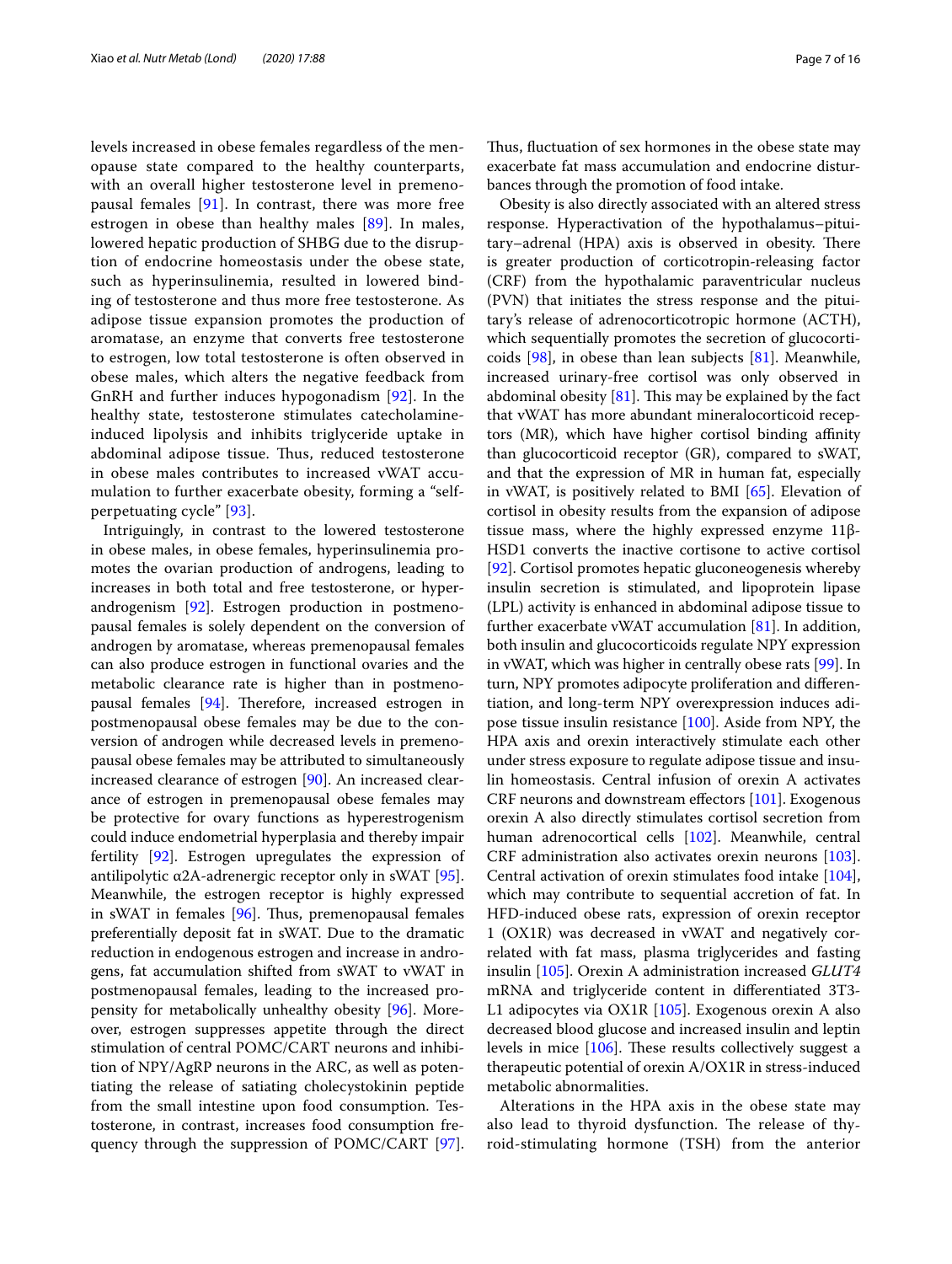pituitary is inhibited by elevated cortisol [[107](#page-14-1)], whereas circulating TSH is positively correlated with BMI and leptin, although obese subjects had a similar thyroid hormone profle as healthy counterparts [\[108](#page-14-2)]. Free triiodothyronine (T3) and total T3 levels in obese subjects were further positively correlated with TSH [[109\]](#page-14-3). The slight increase in TSH and T3 may result from enhanced gene expression in the PVN guided by leptin [[110](#page-14-4)]. Increased T3 was postulated to be an adaptation

to the positive energy balance in the obese state as T3 promotes energy expenditure [[111\]](#page-14-5). However, lower expression of TSH and T3 receptors were found in the adipose tissue of obese patients, leading to more free TSH and T3 but less negative feedback, which further stimulates the production of TSH and T3, eventually leading to thyroid hormone resistance and thyroid dysfunction  $[110]$  (summarized in Fig. [1](#page-7-0)).



<span id="page-7-0"></span>Fig. 1 Endocrine disruptions in the obese state. Increased fat mass in obesity results in greater secretion of leptin from adipose tissue, while the expression of leptin receptor and transport of leptin across the blood–brain barrier (BBB) are reduced, leading to lowered leptin signaling and eventually leptin resistance. Sequentially, kisspeptin, which is modulated by leptin, is lowered, leading to hypogonadism in obese males and hyperandrogenism in obese females through the regulation of the hypothalamic-pituitary–gonadal (HPG) axis. Meanwhile, expansion of β-cell mass in the obese state is associated with increased production of insulin, which is further exacerbated by leptin resistance, leading to hyperinsulinemia. Hyperinsulinemia also contributes to the disturbance in sex hormones in obese males and females, which eventually promotes food intake while inhibiting lipid mobilization. Increased food intake inhibits the secretion of ghrelin, resulting in decreased production of growth hormone (GH) and reduced lipid mobilization. Moreover, an increase in fat mass in the obese state promotes the release of thyroid-stimulating hormone (TSH), which then increases the activation of triiodothyronine (T3) via the hypothalamic-pituitary-thyroid (HPT) axis, while the expression of TSH receptor is lowered in the obese state, leading to reduced negative feedback and more release of free TSH and T3 into the circulation. These events lead to thyroid dysfunction and reduced energy expenditure which eventually contribute to fat mass accretion. Finally, obesity is associated with increased production of cortisol and hyperactivation of the hypothalamic–pituitary–adrenal (HPA) axis, which abnormally modulates stress responses later on, thereby infuencing food intake and in turn fat mass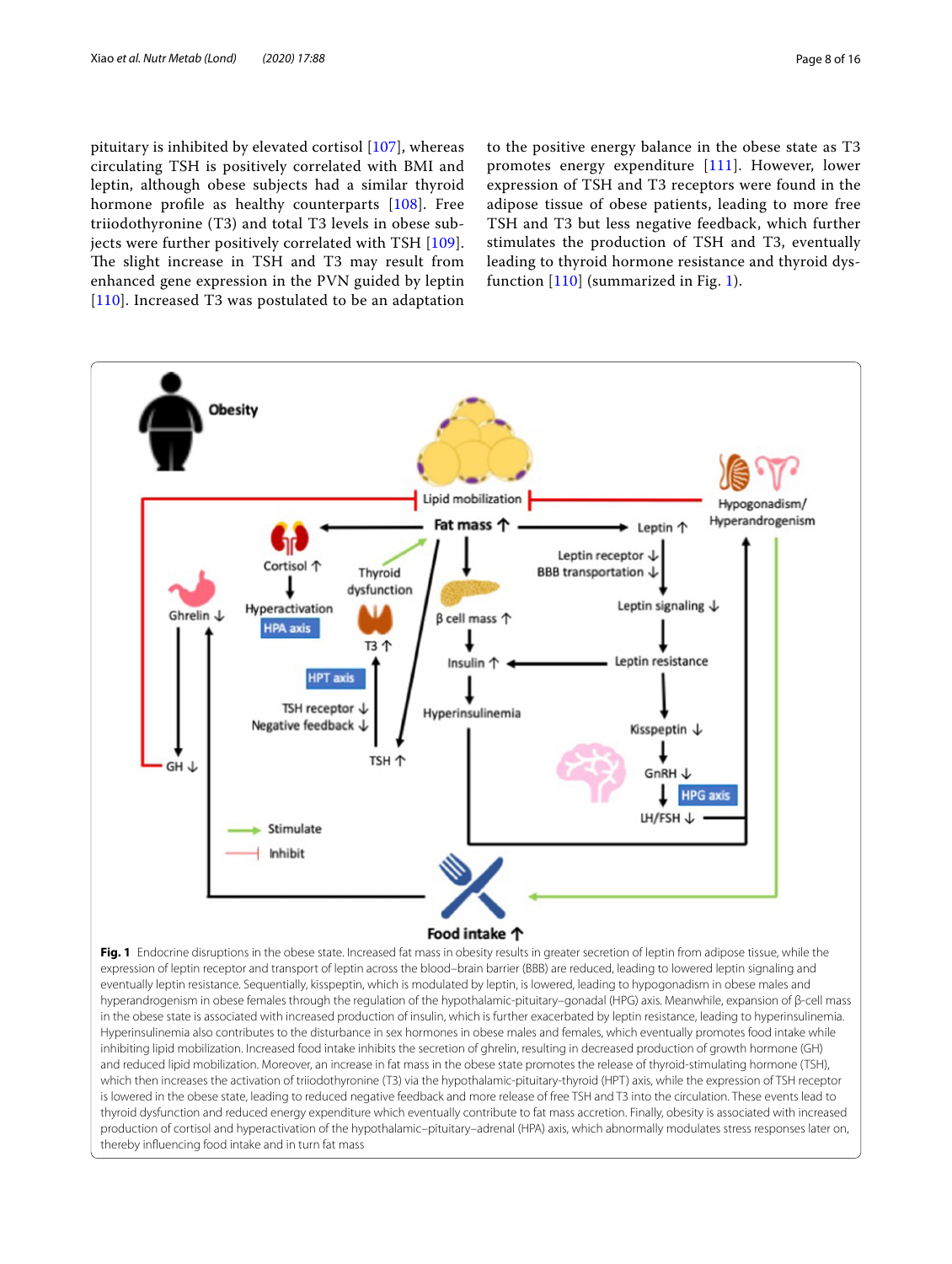In summary, accretion of excessive adipose tissue induces changes in the endocrine system, which results in altered appetite, reproduction and stress responses. Such changes in turn negatively afect lipid metabolism and adipocyte function, eventually exacerbating the obese and infammatory state and may induce other chronic metabolic diseases.

#### **Genetic association of obesity and lipid metabolism**

Endocrine changes in obesity are associated with differences in gene expression regulation, which can be afected by genetic background or epigenetic modifcations. There are two types of genetic obesity—monogenic, which results from a single gene mutation with or without syndromes like cognitive defects, and polygenic, which is caused by the interplay of multiple genes with moderate interaction with the environment [\[112\]](#page-14-6).

Monogenic obesity is rare and often causes early-onset and severe obesity. The genetic causes of syndromic monogenic obesity are not fully elucidated to date, while all genes that contribute to non-syndromic monogenic obesity are involved in energy homeostasis through the leptin-melanocortin pathway [[113\]](#page-14-7).

Polygenic obesity is the most common form of obesity. Meta-analysis of large-scale genome-wide association studies (GWAS) identifed 941 near-independent BMI-associated single nucleotide polymorphisms (SNPs) [[113\]](#page-14-7), most of which were within 138 diferentially expressed genes involved in neurogenesis and development of the central nervous system [[114](#page-14-8)]. Loci associated with obesity overlapped with genes involved in appetite and energy regulation, lipid metabolism and adipogenesis, as well as insulin secretion and action [[112](#page-14-6)]. Moreover, both familial and twin studies showed that total body fat mass as well as regional fat mass (e.g. trunk fat and lower body fat) are heritable [\[115\]](#page-14-9).

A recent GWAS revealed SNPs in/near 25, 6 and 26 genes known to be independently associated with arm, leg and trunk fat ratios (calculated by dividing corresponding depot fat mass by total body fat mass), respectively, with another 36 genes being associated with both leg and trunk fat ratios, 3 genes associated with both arm and trunk fat ratios, and 1 gene associated with both arm and leg fat ratios  $[116]$  $[116]$  $[116]$ . Only one locus near the gene a disintegrin and metalloproteinase with thrombospondin motifs-like 3 (*ADAMTSL3*) was associated with fat ratios in all three depots [[116](#page-14-10)]. *ADAMTSL3* was previously found to be associated with waist and hip circumferences [\[117](#page-14-11)]. Moreover, whole-exome sequencing revealed one mutation in *ADAMTSL3* that is associated with type II diabetes in a Japanese family  $[118]$  $[118]$ . It was also found to be diferentially expressed in hepatic insulin resistant subjects [\[119\]](#page-14-13). Mutations in *ADAMTSL3* has also been associated with plasma HDL level alteration in families with premature coronary artery disease and acute myocardial infarction  $[120]$  $[120]$ . These studies suggest that SNPs in *ADAMTSL3* contribute to abnormal lipid and glucose metabolism in obesity. Sex-stratifed analyses further revealed higher SNP heritability of all traits in females ( $\sim$  21–25%) than in males ( $\sim$  11–15%), with the majority of variants being associated with leg and/or trunk fat ratios [[116\]](#page-14-10). SNPs of genes related to ECM maintenance and remodeling as well as cell-ECM interaction enriched in reproductive, musculoskeletal and adipose tissues were highly associated with leg and trunk fat ratios in females, but not males, indicating a critical role of ECM regulatory genes in the variability of female body fat distribution [[116](#page-14-10)]. ECM maintenance is essential for adipocyte function and insulin secretion. ECM components like fbronectin, membrane type 1-matrix metalloproteinase, secreted protein acidic and rich in cysteine, collagen I and collagen VI regulate adipocyte diferentiation, maturation and hypertrophy  $[121]$  $[121]$ . In obese humans, expression of collagen VI, α3 is decreased in sWAT, which can be reversed by weight loss, whereas leptin dose-dependently reduced its expression in vitro [[122\]](#page-14-16), indicating a protective role of leptin to prevent fbrosis. Mutation of the α3 chain of collagen V in ECM resulted in reduced adipocyte GLUT4 translocation and eventually insulin resistance in mice  $[121]$  $[121]$ . In turn, insulin also regulates the maturation of ECM components through post-transcriptional processing mediated by protein modifying and processing enzymes [\[123\]](#page-14-17).

One study using genetic risk score, which aggregates multiple SNPs as they are inherited together from the parents, suggested that genes involved in sex hormone as well as SHBG production were also associated with vWAT accumulation [[9\]](#page-11-7). Additionally, diferences in sex hormone production and sex-specifc body fat distribution patterns are also associated with the number of X chromosomes, as males with an extra X chromosome (e.g. Klinefelter syndrome) had less testosterone production and higher abdominal adiposity, which may be explained by the variants of genes inducing the escape of X inactivation [[9\]](#page-11-7).

In summary, genetic factors may predispose a person to obesity by altering central and peripheral regulation of energy homeostasis. Moreover, heritability also provides explanation for regional fat mass diferences among individuals. Such heritability is more signifcant in females than males, which is associated with sex hormone and X chromosome activity.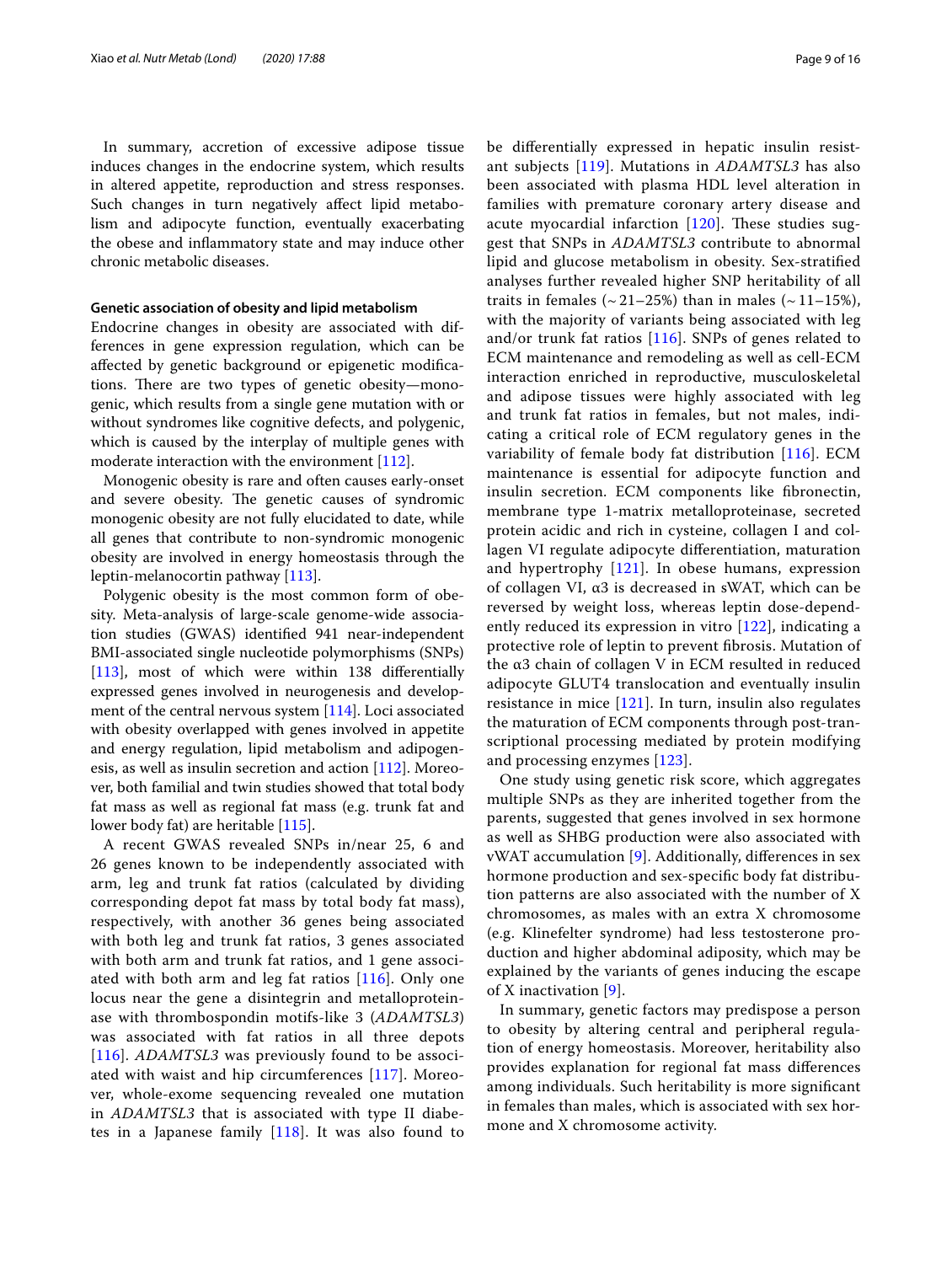# **Epigenetic modifcations in obesity and efects on adipose tissue metabolism**

Epigenetic changes are modifcations such as methylation, acetylation, phosphorylation, ubiquitination, and SUMOylation that are attached to either the DNA or histone proteins  $[124]$ . These changes are important gene expression regulatory mechanisms and can be heritable. One of the frst large scale epigenome-wide association studies (EWAS) in adults from European origin revealed that methylation in intron 1 of hypoxia inducible factor 3 alpha subunit gene (*HIF3A*), which regulates cellular oxygen concentration and promotes adipocyte diferentiation, was positively correlated with BMI in both whole blood and sWAT [\[125](#page-14-19)]. Further investigation revealed that methylation of the same locus in *HIF3A* was higher in vWAT than that in sWAT, which corresponded to lower mRNA expression in vWAT relative to sWAT in the middle-aged Caucasian population. *HIF3A* methylation in vWAT was positively correlated with sWAT, vWAT, and hip fat masses and negatively correlated with adiponectin levels after adjusting for age, gender and BMI, while that in sWAT was negatively correlated with age [\[126](#page-14-20)]. Moreover, greater methylation of *HIF3A* at the same position in blood DNA was also observed in obese children [\[127](#page-14-21)], whereas modulation of *HIF3A* methylation status by nutrients suggested that methylation is the consequence, but not cause of obesity [\[128](#page-14-22)]. Consistent with this conclusion, although EWAS identifed over 370 CpG sites being associated with BMI, thus far, Mendelian randomization and longitudinal studies have provided evidence that changes in BMI preceded the changes in DNA methylation, and the strength of BMI-methylation association varied among ethnic groups [[129](#page-14-23)]. As reviewed in [\[112](#page-14-6)], EWAS also showed that diferentially methylated genes involved in adipogenesis, lipogenesis, fatty acid oxidation, lipoprotein metabolism as well as insulin signaling and infammation in sWAT and/or vWAT were related to obesity traits, and about 30% of the methylated loci were further associated with the nearby SNPs, which may suggest a role for SNP-directed DNA methylation and sequential gene expression changes in obesity. A recent methylome-wide association study demonstrated that males and females with abdominal obesity shared over 75% similarities in methylation patterns in white blood cell DNA [\[130](#page-14-24)]. Candidate gene methylation analyses support the results from EWAS in that methylation in genes involved in appetite regulation and lipid metabolism in adipose tissue was associated with body fat mass and fat distribution, plasma triglyceride and lipoprotein levels, and genes involved in circadian rhythm regulation were also associated with obesity-related traits [\[112](#page-14-6)]. It should be noted that most of the EWAS recruited middle-aged Caucasian males and females although epigenetic status changes upon aging and epigenetic patterns and the strength of the association with obesity-related traits difers among ethnic groups [\[129\]](#page-14-23). Epigenetic status is highly infuenced by environmental factors such as diet, physical activities, and medication, and methylation of the same gene in different tissues or depots may also differ  $[112]$ . Therefore, future research should focus on a wider range of ages in diferent ethnic groups with the comparison of methylation status in various tissues/adipose depots.

PPARγ is the master transcriptional regulator that is indispensable for adipogenesis. Decreased adipose tissue expression of *PPARγ* in obesity is associated with infammation, lipodystrophy as well as insulin resistance [[131\]](#page-14-25). Methylation of *PPARγ* in sWAT is positively correlated with vWAT mass [[132](#page-14-26)], and *PPARγ* expression is lower in vWAT than sWAT [[133](#page-14-27)]. Pax transactivation domain-interacting protein promotes the trimethylation of histone 3 lysine 4 (H3K4) and the enrichment of H3K4 methyltransferases in the promoter region to activate *PPARγ* [[134](#page-14-28)]*.* Acetylation of H3K9 and H3K27 in the promoter region of *PPARγ* increases during adipogenesis, together with downregulation of deacetylases, which inhibits adipogenesis [\[135\]](#page-14-29). Activated *PPARγ* upregulates the expression of SET domain bifurcated 8—a histone lysine methyl transferase that monomethylates H4K20, which in turn further enhances the expression of *PPARγ*, as well as its downstream targets in adipogenesis [\[135](#page-14-29)].

Trimethylated H3K4 was also enriched in the promoter region of *LPL* and *IL-6* in normoglycemic morbid obese subjects (BMI>40 and glucose<100 mg/dL), and positively correlated with BMI and insulin resistance [\[136](#page-14-30)]. Also, there was reduced histone deacetylase 6 in the abdominal vWAT of obese subjects, which was associated with impaired deacetylation of cell death-inducing DNA fragmentation factor alpha-like effector C, leading to the fusion of lipid droplets and thus the accumulation of fat in the obese state [[137\]](#page-14-31).

## **Stress‑induced epigenetic changes in energy metabolism**

Environmental factors, such as mental or nutritional stressors or pollutants, can contribute to the onset of obesity through epigenetic modifcations. Maternal undernutrition during gestation causes hypermethylation of *LEP* and increased risk of dyslipidemia in the offspring [\[138](#page-14-32)]. Similarly, maternal overnutrition induces epigenetic changes in the ofspring. Ofspring from rats fed a HFD throughout gestation and lactation had higher body weights, increased sWAT and vWAT masses, and hyperleptinemia at weaning compared to those from low fat diet (LFD) fed dams [[139\]](#page-14-33). Moreover, the greater body weight, epididymal fat mass as well as the higher calorie intake persisted into adulthood, even when they were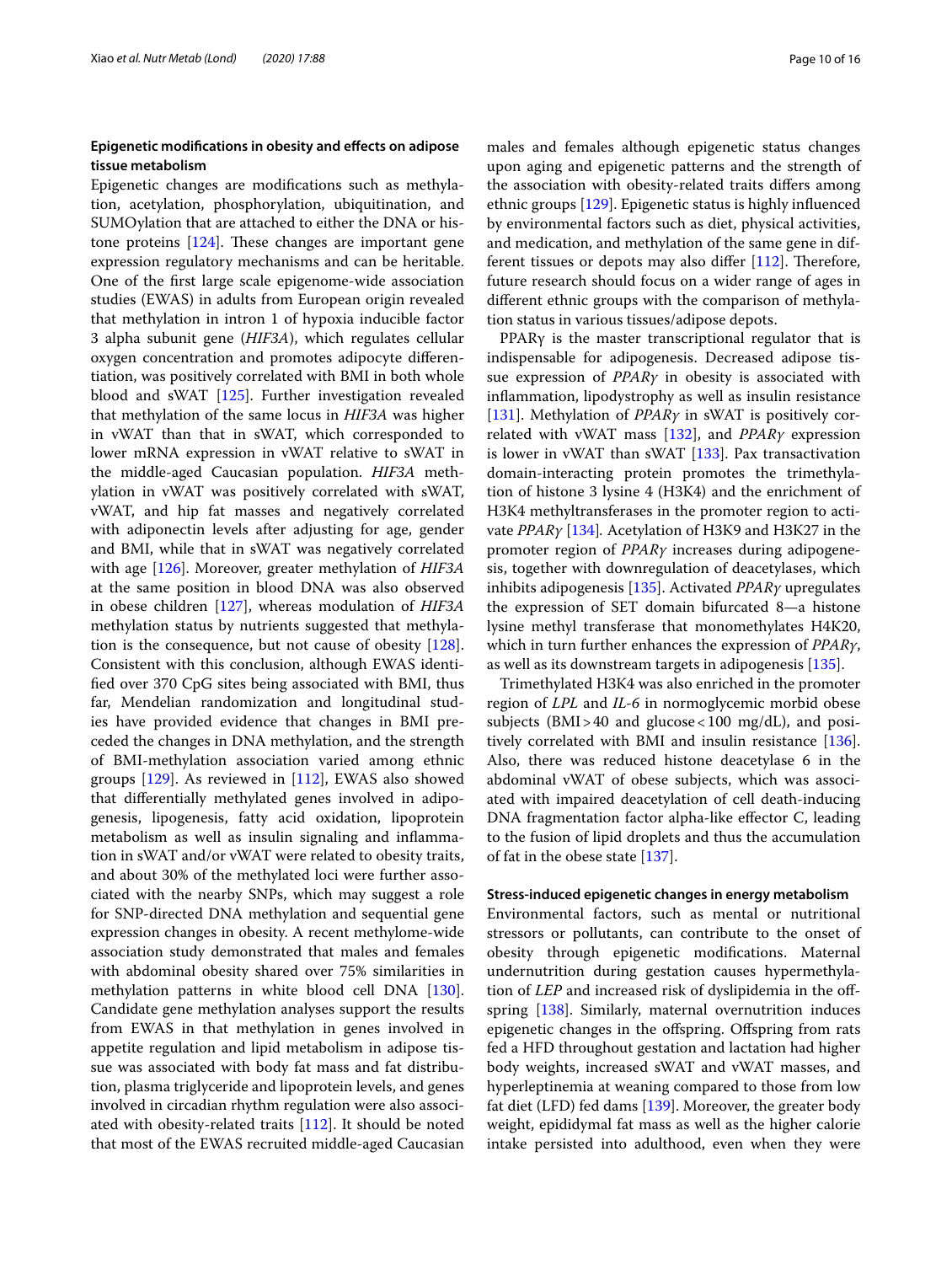switched to a LFD, compared to their LFD counterparts whose dams also consumed the LFD [[139](#page-14-33)]. At the molecular level, mRNA abundance of *Npy* and *Agrp* decreased, while leptin receptor expression increased in the ARC of the ofspring from HFD-fed dams, which was accompanied by hypermethylation of the promoter and enhancer regions of hypothalamic *Pomc* at weaning. While the expression of *Npy* and *Agrp* became comparable in LFDfed ofspring from either HFD- or LFD-fed dams, greater leptin receptor expression and hypermethylation in the promoter, but not enhancer of *Pomc* persisted in LFD-fed ofspring from HFD-fed dams at 17 weeks after weaning. No methylation diference was detected in ofspring fed either the LFD or HFD that were from LFD-fed dams, indicating the critical role of long-term maternal overnutrition in epigenetic alterations associated with appetite regulation and adipose tissue physiology in the ofspring [[139\]](#page-14-33). Indeed, in term placenta from obese women there was lower expression of leptin receptor and adiponectin receptors, DNA hypermethylation of *LEP* on the fetal side, as well as hypo- and hypermethylation of adiponectin and adiponectin receptor 2, respectively, on the maternal side, compared to the age-matched healthy women [\[140\]](#page-14-34). Changes in the enrichment of dimethylated H3K9—a transcriptional repressor in the promoter of adiponectin and monomethylated H4K20—a transcriptional activator in the promoter of leptin also contributed to maternal obesity-induced alterations in leptin and adiponectin expression in the ofspring, which was associated with abnormalities in adipose tissue metabolism [\[141](#page-14-35)].

Maternal mental stress is also involved in the pathogenesis of obesity in the ofspring through epigenetic modifcations. Hypermethylation of glucocorticoid receptor gene *NR3C1* and *11β-HSD2* was observed in the cord blood of infants exposed to maternal mental stress [[142\]](#page-14-36). 11β-HSD2 inhibits the conversion of cortisone to its active form cortisol and is highly expressed in the placenta [[143\]](#page-14-37). Hypermethylation of *11β-HSD2* and *NR3C1* could result in lowered 11β-HSD2 activity and lowered binding of cortisol, leading to elevated free cortisol in the ofspring which causes alteration in the HPA axis as well as the propensity to accumulate vWAT  $[38]$ . The positive correlation of prenatal stress exposure and ofspring glucocorticoids is conserved in 14 vertebrate species according to a meta-analysis [\[144](#page-14-38)]. However, there are conficting results for the efect of maternal stress exposure on ofspring cortisol in human studies because cortisol/glucocorticoid levels can be afected by sample type (hair, saliva or urine), sampling time (day or night) and the age of the ofspring (at birth, childhood, adolescence or adulthood), etc.  $[145]$  $[145]$ . Thus, one should exercise caution in drawing too many conclusions from these studies.

Long-term stress-induced chronic elevation of glucocorticoids results in over-production of leptin from adipose tissue and insulin from the pancreas, thereby reducing the sensitivity of leptin and insulin in the brain, which sequentially leads to leptin and insulin resistance and loss of appetite suppression by inhibiting NPY/AgRP neurons in the ARC [\[146\]](#page-14-40). Chronic stress also enhances the preference for sweet and fatty foods, which is attributed to the alteration of the mesolimbic dopamine reward system due to consistently elevated glucocorticoids [\[147](#page-14-41)]. Frequent ingestion of highly palatable foods repeatedly stimulates the reward system and in turn reduces the dopaminergic pathways in the brain, leading to a higher threshold of comfort feelings from palatable food, which results in overeating and obesity [\[147](#page-14-41)]. The gene promoters for tyrosine hydroxylase and the dopamine transporter, which are involved in dopamine synthesis and transport, respectively, were highly methylated in the ventral tegmental area (VTA)—the central reward circuitry, while those in the hypothalamus were hypomethylated compared to rats without HFD-induced obesity. These methylation differences were negatively correlated with mRNA quantities in the brain and corresponded to increased food intake but a blunted response to highly palatable food [\[148\]](#page-14-42). Chronic HFD ingestion also decreased the expression of μ-opioid receptor in the VTA of adult male mice, which was associated with increased DNA and H3K9 methylation, increased binding to methyl CpG-binding protein 2 and decreased acetylation of H3 in the promoter region [\[149](#page-15-0)]. Additionally, HFD induced hypermethylation at the promoter region of *Lep* and *Pparg2* (encoding PPARγ isoform 2 in mice) in the vWAT, but not sWAT, in adult male mice, whereas vWAT mRNA and circulating leptin were increased and *Pparg2* expression was decreased in vWAT [[150\]](#page-15-1). Increased global methylation in T cells, B cells and T-cytotoxic cells were also observed in the peripheral blood of HFD-fed pigs, and was associated with the increased infltration of macrophages in vWAT and the maintenance of infammation in adipose tissue [\[151](#page-15-2)]. In summary, these results suggest that abnormalities in appetite regulation induced by chronic stress exposure during adulthood promotes excess ingestion of highly palatable food and increases adiposity through epigenetic modifcation of genes encoding factors that are involved in lipid metabolism and the immune response, which together contribute to the onset of metabolic diseases.

## **Conclusions and implications for future research**

In summary, reduced lipid mobilization and exacerbated infammation within adipose tissue in the obese state is mainly attributed to the insensitivity/resistance of hormones driven by obesity-induced overproduction. Traits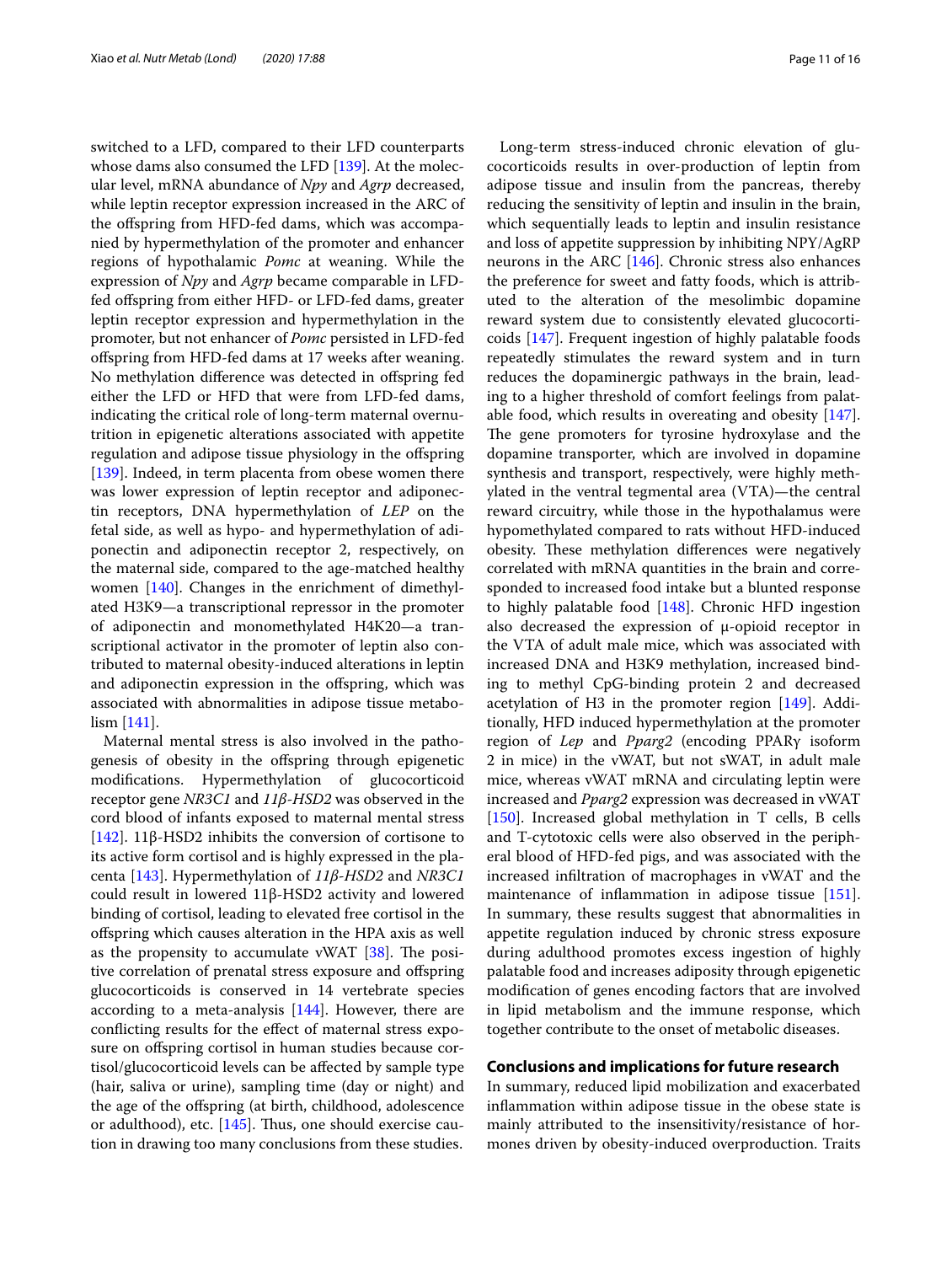associated with appetite regulation, lipid metabolism and infammation are heritable in obesity. Physiological changes may precede the epigenetic modifcations observed in obese patients, whereas exposure to stressors during early- and later-life could promote the pathogenesis of obesity through epigenetic modifcations directly in adipose tissue or through central (hypothalamic) regulation of the stress response and feeding behavior.

Epigenetic modifcations are sensitive to the type and intensity of the stressors. While experimental animals can be confned to the same housing and nutritional regimen, the human epigenome is afected by diverse factors in the environment  $[152]$  $[152]$  $[152]$ . It is important to bear in mind that epigenetic modifcations may not necessarily cause changes in gene expression. Thus, future research should integrate the results of epigenetic changes and gene/protein expression changes, and the analyses should incorporate environmental variables. Moreover, although studies have been carried out with rodents, focusing on the efect of maternal overnutrition and distress on metabolic alterations in the ofspring, there is little knowledge at the molecular level, especially the direct epigenetic changes in adipose tissue. It is of vital importance to understand the role of epigenetic modifcations in stressinduced alterations in adipose tissue physiology and corresponding mechanisms. Such information is critical to facilitate the identifcation of novel preventative strategies and therapeutic targets to manage stress-induced obesity and metabolic diseases.

#### **Abbreviations**

11β-HSD: 11β-Hydroxysteroid dehydrogenase; 12,13-diHOME: 12,13-Dihydroxy-9Z-octadecenoic acid; ACTH: Adrenocorticotropic hormone; ADAMTSL3: A disintegrin and metalloproteinase with thrombospondin motifs-like 3; AgRP: Agouti-related peptide; ARC: Arcuate nucleus; BAT: Brown adipose tissue; BBB: Blood brain barrier; BMI: Body mass index; CART : Cocaine-amphetamine-regulated transcript; CpG: 5′-Cytosine-phosphateguanine-3'; CRF: Corticotropin-releasing factor; ECM: Extracellular matrix; EWAS: Epigenome-wide association study; FAHFA: Fatty acid ester of hydroxyl fatty acid; FFA: Free fatty acid; FSH: Follicle-stimulating hormone; FTO: Fat mass and obesity associated gene; GH: Growth hormone; GHS-R: Growth hormone secretagogue receptor; GLUT4: Glucose transporter type 4; GnRH: Gonadotropin-releasing hormone; GR: Glucocorticoid receptor; GWAS: Genome-wide association study; H3K4: Histone 3 lysine 4; HDL: High density lipoprotein; HFD: High fat diet; HIF3A: Hypoxia inducible factor 3 alpha; HOX: Homeobox; HPA: Hypothalamus–pituitary–adrenal; iMAT: Intramuscular adipose tissue; itMAT: Intermuscular adipose tissue; IGF-1: Insulin-like growth factor 1; LEP: Leptin; LFD: Low fat diet; LH: Luteinizing hormone; LPL: Lipoprotein lipase; MAT: Marrow adipose tissue; MR: Mineralocorticoid receptors; NPY: Neuropeptide Y; NR3C1: Nuclear receptor subfamily 3 group C member 1; OX1R: Orexin receptor 1; POMC: Proopiomelanocortin; PPARγ: Peroxisome proliferatoractivated receptor gamma; PVN: Paraventricular nucleus; SHBG: Sex hormone binding globulin; SNP: Single nucleotide polymorphism; sWAT: Subcutaneous adipose tissue; T3: Triiodothyronine; TSH: Thyroid-stimulating hormone; UCP: Uncoupling protein; VTA: Ventral tegmental area; vWAT: Visceral white adipose tissue; WAT: White adipose tissue.

#### **Acknowledgements**

Not applicable.

#### **Authors' contributions**

Not applicable.

## **Funding**

Not applicable.

#### **Availability of data and materials**

Not applicable.

## **Ethics approval and consent to participate**

Not applicable.

**Consent for publication** Not applicable.

# **Competing interests**

Not applicable.

#### **Author details**

<sup>1</sup> Department of Animal and Poultry Sciences, Virginia Polytechnic Institute and State University, Blacksburg, VA, USA.<sup>2</sup> Department of Human Nutrition, Foods, and Exercise, Virginia Polytechnic Institute and State University, Blacksburg, VA, USA. 3 School of Neuroscience, Virginia Polytechnic Institute and State University, Blacksburg, VA, USA.

## Received: 13 April 2020 Accepted: 8 October 2020 Published online: 19 October 2020

#### <span id="page-11-0"></span>**References**

- 1. Galic S, Oakhill JS, Steinberg GR. Adipose tissue as an endocrine organ. Mol Cell Endocrinol. 2010;316(2):129–39.
- <span id="page-11-13"></span>2. Kershaw EE, Flier JS. Adipose tissue as an endocrine organ. J Clin Endocrinol Metab. 2004;89(6):2548–56.
- <span id="page-11-1"></span>3. Trayhurn P, Beattie JH. Physiological role of adipose tissue: white adipose tissue as an endocrine and secretory organ. Proc Nutr Soc. 2001;60(3):329–39.
- <span id="page-11-2"></span>4. Berry DC, Stenesen D, Zeve D, Graff JM. The developmental origins of adipose tissue. Development (Cambridge, England). 2013;140(19):3939–49.
- <span id="page-11-3"></span>5. Mulya A, Kirwan JP. Brown and beige adipose tissue: Therapy for obesity and its comorbidities? Endocrinol Metab Clin North Am. 2016;45(3):605–21.
- <span id="page-11-4"></span>6. Hausman GJ, Basu U, Du M, Fernyhough-Culver M, Dodson MV. Intermuscular and intramuscular adipose tissues: bad vs. good adipose tissues. Adipocyte. 2014;3(4):242–55.
- <span id="page-11-5"></span>7. Poulos SP, Hausman DB, Hausman GJ. The development and endocrine functions of adipose tissue. Mol Cell Endocrinol. 2010;323(1):20–34.
- <span id="page-11-6"></span>8. Park A, Kim WK, Bae KH. Distinction of white, beige and brown adipocytes derived from mesenchymal stem cells. World J Stem Cells. 2014;6(1):33–42.
- <span id="page-11-7"></span>9. Frank AP, de Souza SR, Palmer BF, Clegg DJ. Determinants of body fat distribution in humans may provide insight about obesity-related health risks. J Lipid Res. 2019;60(10):1710–9.
- <span id="page-11-8"></span>10. Bergman RN, Kim SP, Catalano KJ, Hsu IR, Chiu JD, Kabir M, et al. Why visceral fat is Bad: mechanisms of the metabolic syndrome. Obesity. 2006;14(S2):16S-S19.
- <span id="page-11-9"></span>11. Snijder MB, Dekker JM, Visser M, Bouter LM, Stehouwer CD, Yudkin JS, et al. Trunk fat and leg fat have independent and opposite associations with fasting and postload glucose levels: The Hoorn study. Diabetes Care. 2004;27(2):372–7.
- <span id="page-11-10"></span>12. Ailhaud G, Hauner H. Development of white adipose tissue. In: Bray AG, Bouchard C, James WPM, editors. Handbook of obesity. New York: Marcel Dekker; 2003. p. 481–514.
- <span id="page-11-11"></span>13. Moreno-Navarrete JM, Fernández-Real JM. Adipocyte diferentiation. Adipose Tissue Biology: Springer; 2012. p. 17–38.
- <span id="page-11-12"></span>14. Therrien F, Drapeau V, Lalonde J, Lupien SJ, Beaulieu S, Tremblay A, et al. Awakening cortisol response in lean, obese, and reduced obese individuals: Efect of gender and fat distribution. Obesity (Silver Spring). 2007;15(2):377–85.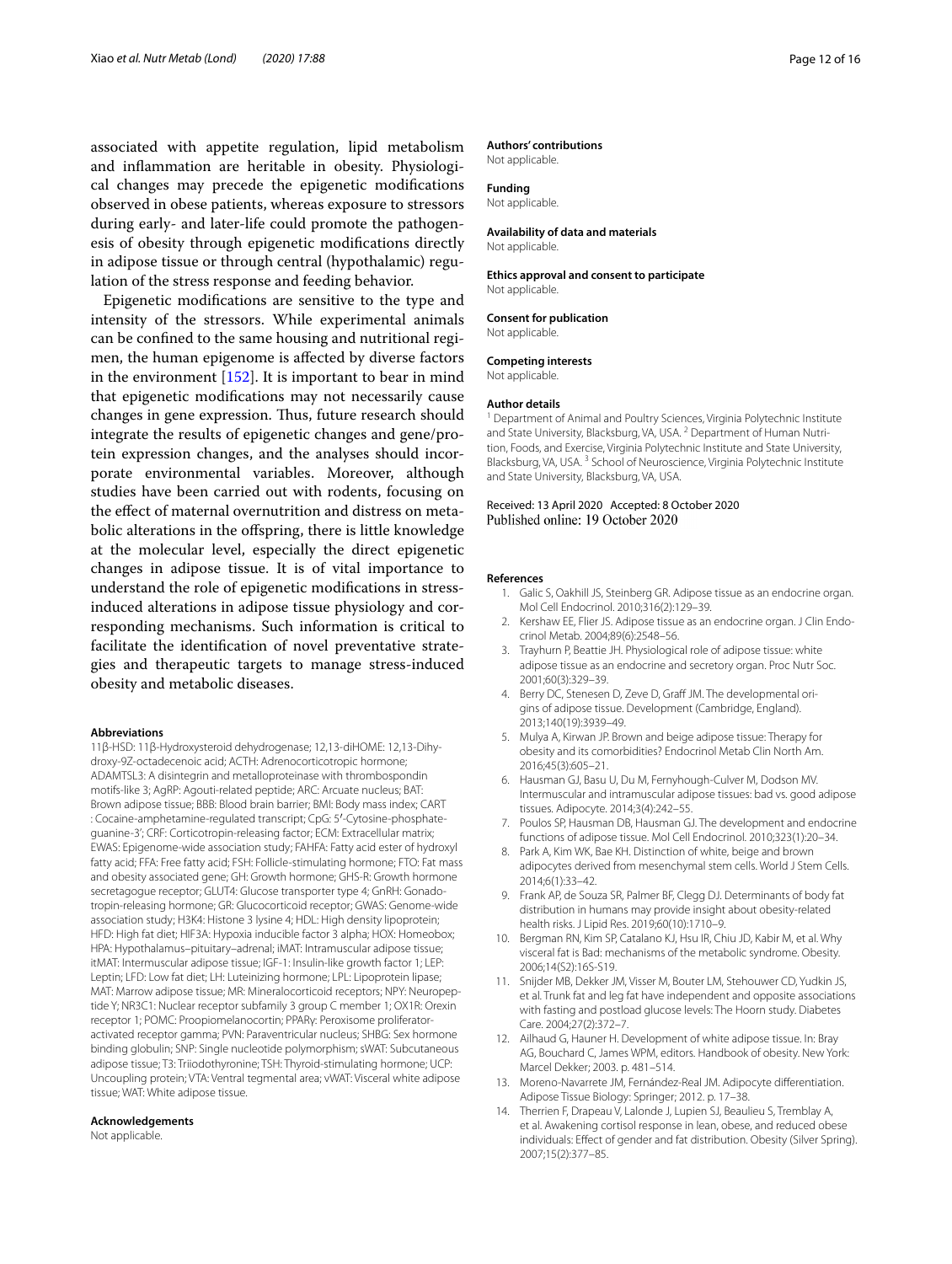- <span id="page-12-0"></span>15. Abraham SB, Rubino D, Sinaii N, Ramsey S, Nieman LK. Cortisol, obesity, and the metabolic syndrome: A cross-sectional study of obese subjects and review of the literature. Obesity (Silver Spring). 2013;21(1):E105–17.
- <span id="page-12-1"></span>16. Rask E, Walker BR, Soderberg S, Livingstone DE, Eliasson M, Johnson O, et al. Tissue-specifc changes in peripheral cortisol metabolism in obese women: Increased adipose 11beta-hydroxysteroid dehydrogenase type 1 activity. J Clin Endocrinol Metab. 2002;87(7):3330–6.
- <span id="page-12-2"></span>17. Long NM, Nathanielsz PW, Ford SP. The impact of maternal overnutrition and obesity on hypothalamic-pituitary-adrenal axis response of ofspring to stress. Domest Anim Endocrinol. 2012;42(4):195–202.
- <span id="page-12-3"></span>18. Shasa DR, Odhiambo JF, Long NM, Tuersunjiang N, Nathanielsz PW, Ford SP. Multigenerational impact of maternal overnutrition/obesity in the sheep on the neonatal leptin surge in granddaughters. Int J Obes (Lond). 2015;39(4):695–701.
- <span id="page-12-4"></span>19. World Health Organization. Obesity and overweight. 2018. [https://](https://www.who.int/news-room/fact-sheets/detail/obesity-and-overweight) [www.who.int/news-room/fact-sheets/detail/obesity-and-overweight](https://www.who.int/news-room/fact-sheets/detail/obesity-and-overweight)
- <span id="page-12-5"></span>20. Peltz G, Aguirre MT, Sanderson M, Fadden MK. The role of fat mass index in determining obesity. Am J Hum Biol. 2010;22(5):639–47.
- <span id="page-12-6"></span>21. Nuttall FQ. Body mass index: Obesity, BMI, and health: A critical review. Nutr Today. 2015;50(3):117–28.
- <span id="page-12-7"></span>22. Flegal KM, Ogden CL, Yanovski JA, Freedman DS, Shepherd JA, Graubard BI, et al. High adiposity and high body mass index-for-age in US children and adolescents overall and by race-ethnic group. Am J Clin Nutr. 2010;91(4):1020–6.
- <span id="page-12-8"></span>23. Flegal KM, Carroll MD, Kit BK, Ogden CL. Prevalence of obesity and trends in the distribution of body mass index among US adults, 1999–2010. JAMA. 2012;307(5):491–7.
- <span id="page-12-9"></span>24. Heymsfeld SB, Peterson CM, Thomas DM, Heo M, Schuna JM Jr. Why are there race/ethnic diferences in adult body mass index-adiposity relationships? A quantitative critical review. Obes Rev. 2016;17(3):262–75.
- <span id="page-12-10"></span>25. Bosy-Westphal A, Geisler C, Onur S, Korth O, Selberg O, Schrezenmeir J, et al. Value of body fat mass vs anthropometric obesity indices in the assessment of metabolic risk factors. Int J Obes (Lond). 2006;30(3):475–83.
- <span id="page-12-11"></span>26. Borrud LG, Flegal KM, Looker AC, Everhart JE, Harris TB, Shepherd JA. Body composition data for individuals 8 years of age and older: US population 1999–2004. Vital Health Stat. 2010;11(250):1–87.
- <span id="page-12-12"></span>27. Lear SA, Humphries KH, Kohli S, Chockalingam A, Frohlich JJ, Birmingham CL. Visceral adipose tissue accumulation difers according to ethnic background: results of the Multicultural Community Health Assessment Trial (M-CHAT). Am J Clin Nutr. 2007;86(2):353–9.
- <span id="page-12-13"></span>28. Cypess AM, Lehman S, Williams G, Tal I, Rodman D, Goldfne AB, et al. Identifcation and importance of brown adipose tissue in adult humans. N Engl J Med. 2009;360(15):1509–17.
- <span id="page-12-14"></span>29. Saito M, Okamatsu-Ogura Y, Matsushita M, Watanabe K, Yoneshiro T, Nio-Kobayashi J, et al. High incidence of metabolically active brown adipose tissue in healthy adult humans: effects of cold exposure and adiposity. Diabetes. 2009;58(7):1526–31.
- <span id="page-12-15"></span>30. Vijgen GH, Bouvy ND, Teule GJ, Brans B, Schrauwen P, van Marken Lichtenbelt WD. Brown adipose tissue in morbidly obese subjects. PLoS ONE. 2011;6(2):e17247.
- <span id="page-12-16"></span>31. Leitner BP, Huang S, Brychta RJ, Duckworth CJ, Baskin AS, McGehee S, et al. Mapping of human brown adipose tissue in lean and obese young men. Proc Natl Acad Sci USA. 2017;114(32):8649–54.
- <span id="page-12-17"></span>32. Tchkonia T, Thomou T, Zhu Y, Karagiannides I, Pothoulakis C, Jensen MD, et al. Mechanisms and metabolic implications of regional diferences among fat depots. Cell Metab. 2013;17(5):644–56.
- <span id="page-12-18"></span>33. Ahn J, Wu H, Lee K. Integrative analysis revealing human adiposespecifc genes and consolidating obesity loci. Sci Rep. 2019;9(1):3087.
- <span id="page-12-19"></span>34. Linder K, Arner P, Flores-Morales A, Tollet-Egnell P, Norstedt G. Diferentially expressed genes in visceral or subcutaneous adipose tissue of obese men and women. J Lipid Res. 2004;45(1):148–54.
- Passaro A, Miselli MA, Sanz JM, Dalla Nora E, Morieri ML, Colonna R, et al. Gene expression regional diferences in human subcutaneous adipose tissue. BMC genomics. 2017;18(1):202.
- <span id="page-12-20"></span>36. Bradford ST, Nair SS, Statham AL, van Dijk SJ, Peters TJ, Anwar F, et al. Methylome and transcriptome maps of human visceral and subcutaneous adipocytes reveal key epigenetic diferences at developmental genes. Sci Rep. 2019;9(1):9511.
- <span id="page-12-21"></span>37. Jo J, Gavrilova O, Pack S, Jou W, Mullen S, Sumner AE, et al. Hypertrophy and/or hyperplasia: dynamics of adipose tissue growth. PLoS Comput Biol. 2009;5(3):e1000324.
- <span id="page-12-22"></span>38. Booth A, Magnuson A, Foster M. Detrimental and protective fat: body fat distribution and its relation to metabolic disease. Horm Mol Biol Clin Investig. 2014;17(1):13–27.
- <span id="page-12-23"></span>39. Guo Z, Hensrud DD, Johnson CM, Jensen MD. Regional postprandial fatty acid metabolism in diferent obesity phenotypes. Diabetes. 1999;48(8):1586–92.
- <span id="page-12-24"></span>40. Goossens GH. The metabolic phenotype in obesity: Fat mass, body fat distribution, and adipose tissue function. Obes Facts. 2017;10(3):207–15.
- <span id="page-12-25"></span>41. Singhal V, Bose A, Liang Y, Srivastava G, Goode S, Stanford FC, et al. Marrow adipose tissue in adolescent girls with obesity. Bone. 2019;129:115103.
- <span id="page-12-26"></span>42. Li Y, Meng Y, Yu X. The unique metabolic characteristics of bone aarrow adipose tissue. Front Endocrinol. 2019;10:69.
- <span id="page-12-27"></span>43. Veldhuis-Vlug AG, Rosen CJ. Clinical implications of bone marrow adiposity. J Intern Med. 2018;283(2):121–39.
- <span id="page-12-28"></span>44. Pasarica M, Sereda OR, Redman LM, Albarado DC, Hymel DT, Roan LE, et al. Reduced adipose tissue oxygenation in human obesity: evidence for rarefaction, macrophage chemotaxis, and infammation without an angiogenic response. Diabetes. 2009;58(3):718–25.
- <span id="page-12-29"></span>45. Mattacks CA, Sadler D, Pond CM. The cellular structure and lipid/protein composition of adipose tissue surrounding chronically stimulated lymph nodes in rats. J Anat. 2003;202(6):551–61.
- <span id="page-12-30"></span>46. Castro AM, Macedo-de la Concha LE, Pantoja-Meléndez CA. Low-grade infammation and its relation to obesity and chronic degenerative diseases. Rev Med Hosp Gen (Mex). 2017;80(2):101–5.
- <span id="page-12-31"></span>47. van den Berg SM, van Dam AD, Rensen PC, de Winther MP, Lutgens E. Immune modulation of brown(ing) adipose tissue in obesity. Endocr Rev. 2017;38(1):46–68.
- <span id="page-12-32"></span>48. Alcala M, Calderon-Dominguez M, Serra D, Herrero L, Viana M. Mechanisms of impaired brown adipose tissue recruitment in obesity. Front Physiol. 2019;10:94.
- <span id="page-12-33"></span>49. Thomou T, Mori MA, Dreyfuss JM, Konishi M, Sakaguchi M, Wolfrum C, et al. Adipose-derived circulating miRNAs regulate gene expression in other tissues. Nature. 2017;542(7642):450–5.
- <span id="page-12-34"></span>50. Ferrante SC, Nadler EP, Pillai DK, Hubal MJ, Wang Z, Wang JM, et al. Adipocyte-derived exosomal miRNAs: a novel mechanism for obesityrelated disease. Pediatr Res. 2015;77(3):447–54.
- <span id="page-12-35"></span>51. Laudes M. Role of WNT signalling in the determination of human mesenchymal stem cells into preadipocytes. J Mol Endocrinol. 2011;46(2):R65-72.
- <span id="page-12-36"></span>52. Li S, Wu J. TGF-β/SMAD signaling regulation of mesenchymal stem cells in adipocyte commitment. Stem Cell Res Ther. 2020;11(1):41.
- <span id="page-12-37"></span>53. Zhang M, Zhou Z, Wang J, Li S. MiR-130b promotes obesity associated adipose tissue infammation and insulin resistance in diabetes mice through alleviating M2 macrophage polarization via repression of PPAR-γ. Immunol Lett. 2016;180:1–8.
- <span id="page-12-38"></span>54. Xu F, Xiang Q, Huang J, Chen Q, Yu N, Long X, et al. Exosomal miR-423-5p mediates the proangiogenic activity of human adipose-derived stem cells by targeting Sufu. Stem Cell Res Ther. 2019;10(1):106.
- <span id="page-12-39"></span>55. Ortega FJ, Mercader JM, Catalán V, Moreno-Navarrete JM, Pueyo N, Sabater M, et al. Targeting the circulating microRNA signature of obesity. Clin Chem. 2013;59(5):781–92.
- <span id="page-12-40"></span>56. Prats-Puig A, Ortega FJ, Mercader JM, Moreno-Navarrete JM, Moreno M, Bonet N, et al. Changes in circulating microRNAs are associated with childhood obesity. J Clin Endocrinol Metab. 2013;98(10):E1655–60.
- <span id="page-12-41"></span>57. Chen Y, Buyel JJ, Hanssen MJW, Siegel F, Pan R, Naumann J, et al. Exosomal microRNA miR-92a concentration in serum refects human brown fat activity. Nat Commun. 2016;7(1):11420.
- <span id="page-12-42"></span>58. Parahuleva MS, Lipps C, Parviz B, Hölschermann H, Schiefer B, Schulz R, et al. MicroRNA expression profle of human advanced coronary atherosclerotic plaques. Sci Rep. 2018;8(1):7823.
- <span id="page-12-43"></span>59. Cao H, Gerhold K, Mayers JR, Wiest MM, Watkins SM, Hotamisligil GS. Identifcation of a lipokine, a lipid hormone linking adipose tissue to systemic metabolism. Cell. 2008;134(6):933–44.
- <span id="page-12-44"></span>60. Lynes MD, Leiria LO, Lundh M, Bartelt A, Shamsi F, Huang TL, et al. The cold-induced lipokine 12,13-diHOME promotes fatty acid transport into brown adipose tissue. Nat Med. 2017;23(5):631–7.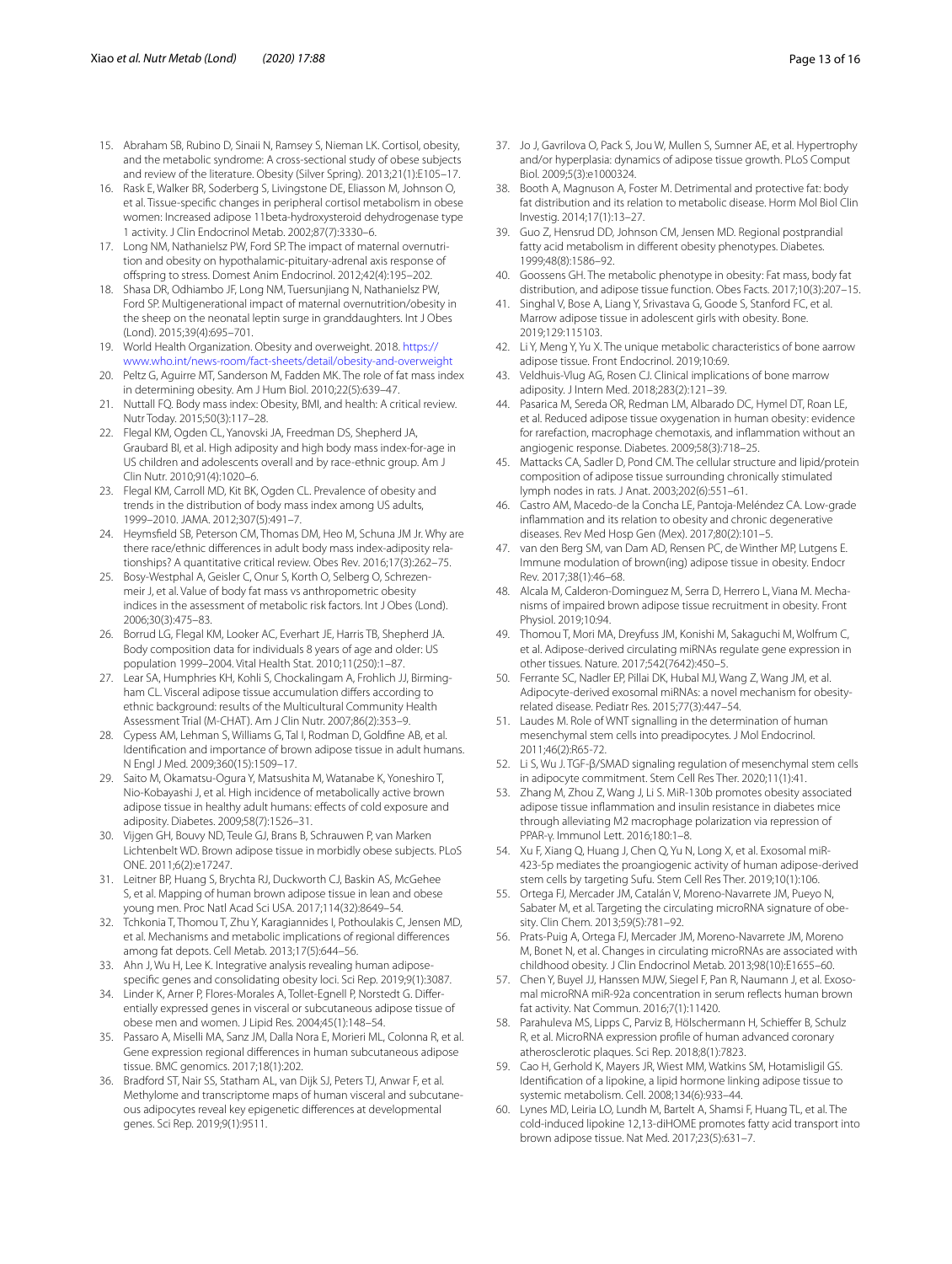- <span id="page-13-0"></span>61. Zhu Q, Yan J, Ni J, Feng Y. FAHFA footprint in the visceral fat of mice across their lifespan. Biochim Biophys Acta-Mol cell Biol L. 2020;1865(5):158639.
- <span id="page-13-1"></span>62. May FJ, Baer LA, Lehnig AC, So K, Chen EY, Gao F, et al. Lipidomic adaptations in white and brown adipose tissue in response to exercise demonstrate molecular species-specifc remodeling. Cell Rep. 2017;18(6):1558–72.
- <span id="page-13-2"></span>63. Yore MM, Syed I, Moraes-Vieira PM, Zhang T, Herman MA, Homan EA, et al. Discovery of a class of endogenous mammalian lipids with antidiabetic and anti-infammatory efects. Cell. 2014;159(2):318–32.
- <span id="page-13-3"></span>64. Halaas JL, Gajiwala KS, Mafei M, Cohen SL, Chait BT, Rabinowitz D, et al. Weight-reducing effects of the plasma protein encoded by the obese gene. Science. 1995;269(5223):543–6.
- <span id="page-13-4"></span>65. Sidhu S, Parikh T, Burman KD, et al. Endocrine changes in obesity. In: Feingold KR, Anawalt B, Boyce A, Chrousos G, Dungan K, Grossman A, et al., editors. Endotext. South Dartmouth: MDText.com, Inc.; 2000.
- <span id="page-13-5"></span>66. Thaler JP, Guyenet SJ, Dorfman MD, Wisse BE, Schwartz MW. Hypothalamic infammation: Marker or mechanism of obesity pathogenesis? Diabetes. 2013;62(8):2629–34.
- <span id="page-13-6"></span>67. Hahn TM, Breininger JF, Baskin DG, Schwartz MW. Coexpression of Agrp and NPY in fasting-activated hypothalamic neurons. Nat Neurosci. 1998;1(4):271–2.
- <span id="page-13-7"></span>68. Minor RK, Chang JW, de Cabo R. Hungry for life: How the arcuate nucleus and neuropeptide Y may play a critical role in mediating the benefts of calorie restriction. Mol Cell Endocrinol. 2009;299(1):79–88.
- <span id="page-13-8"></span>69. Amitani M, Asakawa A, Amitani H, Inui A. The role of leptin in the control of insulin-glucose axis. Front Neurosci. 2013;7:51.
- <span id="page-13-9"></span>70. Carter S, Caron A, Richard D, Picard F. Role of leptin resistance in the development of obesity in older patients. Clin Interv Aging. 2013;8:829–44.
- <span id="page-13-10"></span>71. Di Spiezio A, Sandin ES, Dore R, Muller-Fielitz H, Storck SE, Bernau M, et al. The LepR-mediated leptin transport across brain barriers controls food reward. Mol Metab. 2018;8:13–22.
- <span id="page-13-11"></span>72. Sainz N, Barrenetxe J, Moreno-Aliaga MJ, Martinez JA. Leptin resistance and diet-induced obesity: Central and peripheral actions of leptin. Metabolism. 2015;64(1):35–46.
- <span id="page-13-12"></span>73. Anubhuti AS. Leptin and its metabolic interactions: an update. Diabetes Obes Metab. 2008;10(11):973–93.
- <span id="page-13-13"></span>74. Tschop M, Weyer C, Tataranni PA, Devanarayan V, Ravussin E, Heiman ML. Circulating ghrelin levels are decreased in human obesity. Diabetes. 2001;50(4):707–9.
- <span id="page-13-14"></span>75. Andrews ZB, Liu ZW, Walllingford N, Erion DM, Borok E, Friedman JM, et al. UCP2 mediates ghrelin's action on NPY/AgRP neurons by lowering free radicals. Nature. 2008;454(7206):846–51.
- <span id="page-13-15"></span>76. Mahadik SR, Lele RD, Saranath D, Seth A, Parikh V. Uncoupling protein-2 (UCP2) gene expression in subcutaneous and omental adipose tissue of Asian Indians: relationship to adiponectin and parameters of metabolic syndrome. Adipocyte. 2012;1(2):101–7.
- <span id="page-13-16"></span>77. Zhang CY, Bafy G, Perret P, Krauss S, Peroni O, Grujic D, et al. Uncoupling protein-2 negatively regulates insulin secretion and is a major link between obesity, beta cell dysfunction, and type 2 diabetes. Cell. 2001;105(6):745–55.
- <span id="page-13-17"></span>78. Linnemann AK, Baan M, Davis DB. Pancreatic β-cell proliferation in obesity. Adv Nutr. 2014;5(3):278–88.
- <span id="page-13-18"></span>79. Golson ML, Misfeldt AA, Kopsombut UG, Petersen CP, Gannon M. High fat diet regulation of β-cell proliferation and β-cell mass. Open Endocrinol J. 2010;4:68.
- <span id="page-13-19"></span>80. Meier U, Gressner AM. Endocrine regulation of energy metabolism: Review of pathobiochemical and clinical chemical aspects of leptin, ghrelin, adiponectin, and resistin. Clin Chem. 2004;50(9):1511–25.
- <span id="page-13-20"></span>81. Douyon L, Schteingart DE. Efect of obesity and starvation on thyroid hormone, growth hormone, and cortisol secretion. Endocrinol Metab Clin North Am. 2002;31(1):173–89.
- <span id="page-13-21"></span>82. Farkas I, Vastagh C, Sárvári M, Liposits Z. Ghrelin decreases fring activity of gonadotropin-releasing hormone (GnRH) neurons in an estrous cycle and endocannabinoid signaling dependent manner. PLoS ONE. 2013;8(10):e78178.
- <span id="page-13-22"></span>83. Smith JT, Acohido BV, Clifton DK, Steiner RA. KiSS-1 neurones are direct targets for leptin in the ob/ob mouse. J Neuroendocrinol. 2006;18(4):298–303.
- <span id="page-13-23"></span>84. Harter CJL, Kavanagh GS, Smith JT. The role of kisspeptin neurons in reproduction and metabolism. J Endocrinol. 2018;238(3):R173–83.
- <span id="page-13-24"></span>85. Quennell JH, Howell CS, Roa J, Augustine RA, Grattan DR, Anderson GM. Leptin defciency and diet-induced obesity reduce hypothalamic kisspeptin expression in mice. Endocrinology. 2011;152(4):1541–50.
- <span id="page-13-25"></span>86. Zhai L, Zhao J, Zhu Y, Liu Q, Niu W, Liu C, et al. Downregulation of leptin receptor and kisspeptin/GPR54 in the murine hypothalamus contributes to male hypogonadism caused by high-fat diet-induced obesity. Endocrine. 2018;62(1):195–206.
- <span id="page-13-26"></span>87. De Pergola G, Maldera S, Tartagni M, Pannacciulli N, Loverro G, Giorgino R. Inhibitory efect of obesity on gonadotropin, estradiol, and inhibin B levels in fertile women. Obesity (Silver Spring). 2006;14(11):1954–60.
- <span id="page-13-27"></span>88. Beydoun HA, Beydoun MA, Wiggins N, Stadtmauer L. Relationship of obesity-related disturbances with LH/FSH ratio among post-menopausal women in the United States. Maturitas. 2012;71(1):55–61.
- <span id="page-13-28"></span>89. Bekaert M, Van Nieuwenhove Y, Calders P, Cuvelier CA, Batens A-H, Kaufman J-M, et al. Determinants of testosterone levels in human male obesity. Endocrine. 2015;50(1):202–11.
- <span id="page-13-29"></span>90. Freeman EW, Sammel MD, Lin H, Gracia CR. Obesity and reproductive hormone levels in the transition to menopause. Menopause. 2010;17(4):718–26.
- <span id="page-13-30"></span>91. Stanikova D, Zsido RG, Luck T, Pabst A, Enzenbach C, Bae YJ, et al. Testosterone imbalance may link depression and increased body weight in premenopausal women. Transl Psychiatry. 2019;9(1):160.
- <span id="page-13-31"></span>92. Poddar M, Chetty Y, Chetty VT. How does obesity afect the endocrine system? A narrative review. Clin Obes. 2017;7(3):136–44.
- <span id="page-13-32"></span>93. Fui MNT, Dupuis P, Grossmann M. Lowered testosterone in male obesity: Mechanisms, morbidity and management. Asian J Androl. 2014;16(2):223–31.
- <span id="page-13-33"></span>94. Buster JE. Estrogen kinetics for clinicians2008. [https://www.glowm](https://www.glowm.com/section_view/heading/Estrogen%20Kinetics%20for%20Clinicians/item/279) [.com/section\\_view/heading/Estrogen%20Kinetics%20for%20Clinicia](https://www.glowm.com/section_view/heading/Estrogen%20Kinetics%20for%20Clinicians/item/279) [ns/item/279](https://www.glowm.com/section_view/heading/Estrogen%20Kinetics%20for%20Clinicians/item/279).
- <span id="page-13-34"></span>95. Pedersen SB, Kristensen K, Hermann PA, Katzenellenbogen JA, Richelsen B. Estrogen controls lipolysis by up-regulating alpha2A-adrenergic receptors directly in human adipose tissue through the estrogen receptor alpha. Implications for the female fat distribution. J Clin Endocrinol Metab. 2004;89(4):1869–78.
- <span id="page-13-35"></span>96. Chang E, Varghese M, Singer K. Gender and sex diferences in adipose tissue. Curr Diab Rep. 2018;18(9):69.
- <span id="page-13-36"></span>97. Hirschberg AL. Sex hormones, appetite and eating behaviour in women. Maturitas. 2012;71(3):248–56.
- <span id="page-13-37"></span>98. Suemaru S, Hashimoto K, Hattori T, Inoue H, Kageyama J, Ota Z. Starvation-induced changes in rat brain corticotropin-releasing factor (CRF) and pituitary-adrenocortical response. Life Sci. 1986;39(13):1161–6.
- <span id="page-13-38"></span>99. Yang K, Guan H, Arany E, Hill DJ, Cao X. Neuropeptide Y is produced in visceral adipose tissue and promotes proliferation of adipocyte precursor cells via the Y1 receptor. FASEB J. 2008;22(7):2452–64.
- <span id="page-13-39"></span>100. Long M, Zhou J, Li D, Zheng L, Xu Z, Zhou S. Long-term over-expression of neuropeptide Y in hypothalamic paraventricular nucleus contributes to adipose tissue insulin resistance partly via the Y5 receptor. PLoS ONE. 2015;10(5):e0126714.
- <span id="page-13-40"></span>101. Sakamoto F, Yamada S, Ueta Y. Centrally administered orexin-A activates corticotropin-releasing factor-containing neurons in the hypothalamic paraventricular nucleus and central amygdaloid nucleus of rats: possible involvement of central orexins on stress-activated central CRF neurons. Regul Pept. 2004;118(3):183–91.
- <span id="page-13-41"></span>102. Ziolkowska A, Spinazzi R, Albertin G, Nowak M, Malendowicz LK, Tortorella C, et al. Orexins stimulate glucocorticoid secretion from cultured rat and human adrenocortical cells, exclusively acting via the OX1 receptor. J Steroid Biochem Mol Biol. 2005;96(5):423–9.
- <span id="page-13-42"></span>103. Winsky-Sommerer R, Yamanaka A, Diano S, Borok E, Roberts AJ, Sakurai T, et al. Interaction between the corticotropin-releasing factor system and hypocretins (orexins): a novel circuit mediating stress response. J Neurosci. 2004;24(50):11439–48.
- <span id="page-13-43"></span>104. Dube MG, Kalra SP, Kalra PS. Food intake elicited by central administration of orexins/hypocretins: Identifcation of hypothalamic sites of action. Brain Res. 1999;842(2):473–7.
- <span id="page-13-44"></span>105. Shen Y, Zhao Y, Zheng D, Chang X, Ju S, Guo L. Efects of orexin A on GLUT4 expression and lipid content via MAPK signaling in 3T3-L1 adipocytes. J Steroid Biochem Mol Biol. 2013;138:376–83.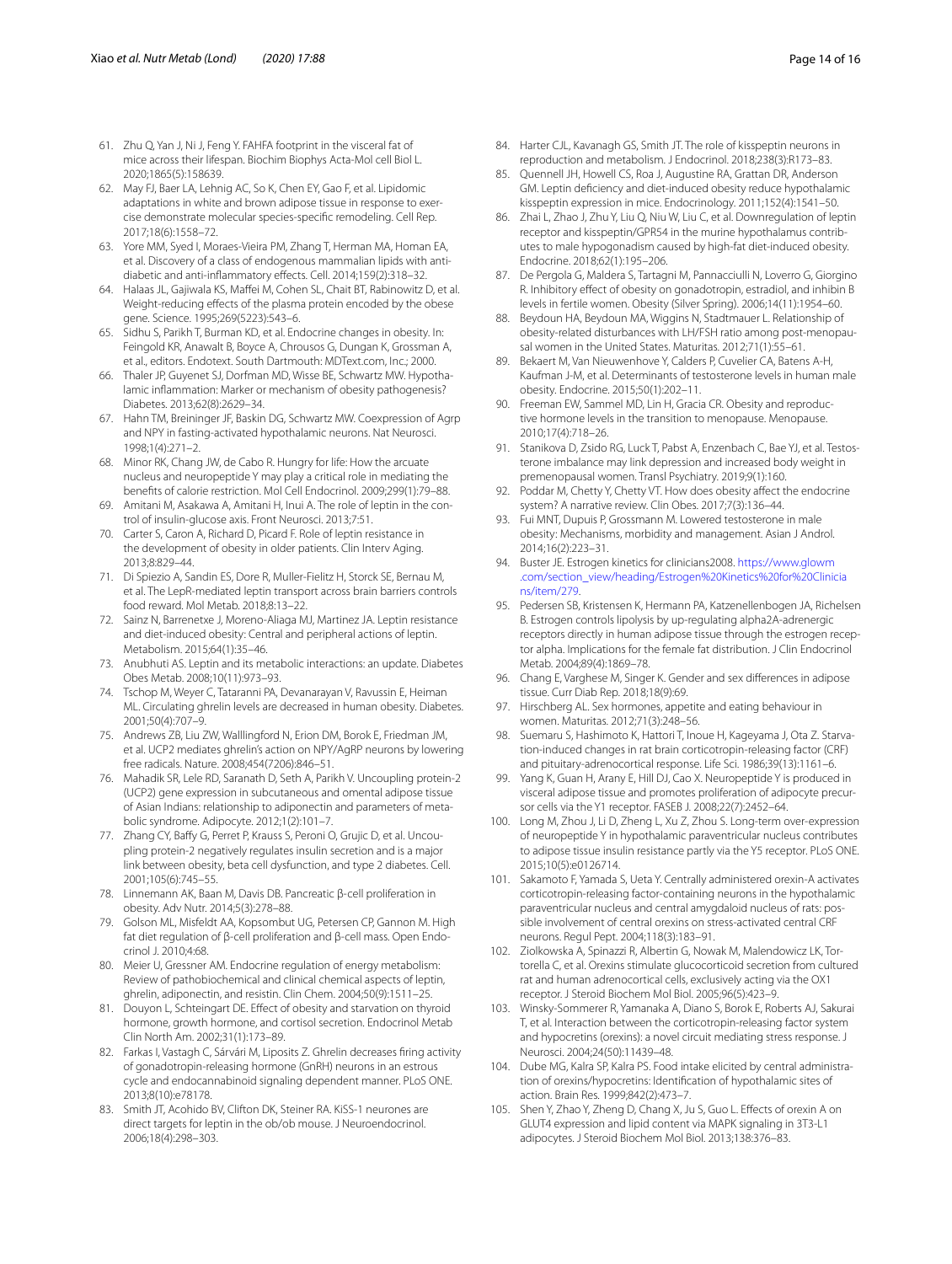- <span id="page-14-0"></span>106. Park JH, Shim HM, Na AY, Bae JH, Im SS, Song DK. Orexin A regulates plasma insulin and leptin levels in a time-dependent manner following a glucose load in mice. Diabetologia. 2015;58(7):1542–50.
- <span id="page-14-1"></span>107. Kluge M, Riedl S, Uhr M, Schmidt D, Zhang X, Yassouridis A, et al. Ghrelin afects the hypothalamus-pituitary-thyroid axis in humans by increasing free thyroxine and decreasing TSH in plasma. Eur J Endocrinol. 2010;162(6):1059–65.
- <span id="page-14-2"></span>108. Iacobellis G, Ribaudo MC, Zappaterreno A, Iannucci CV, Leonetti F. Relationship of thyroid function with body mass index, leptin, insulin sensitivity and adiponectin in euthyroid obese women. Clin Endocrinol (Oxf ). 2005;62(4):487–91.
- <span id="page-14-3"></span>109. Biondi B. Thyroid and obesity: An intriguing relationship. J Clin Endocrinol Metab. 2010;95(8):3614–7.
- <span id="page-14-4"></span>110. Pearce EN. Thyroid hormone and obesity. Curr Opin Endocrinol Diabetes Obes. 2012;19(5):408–13.
- <span id="page-14-5"></span>111. Reinehr T. Obesity and thyroid function. Mol Cell Endocrinol. 2010;316(2):165–71.
- <span id="page-14-6"></span>112. Rohde K, Keller M, la Cour PL, Bluher M, Kovacs P, Bottcher Y. Genetics and epigenetics in obesity. Metabolism. 2019;92:37–50.
- <span id="page-14-7"></span>113. Pigeyre M, Yazdi FT, Kaur Y, Meyre D. Recent progress in genetics, epigenetics and metagenomics unveils the pathophysiology of human obesity. Clin Sci (Lond). 2016;130(12):943–86.
- <span id="page-14-8"></span>114. Yengo L, Sidorenko J, Kemper KE, Zheng Z, Wood AR, Weedon MN, et al. Meta-analysis of genome-wide association studies for height and body mass index in approximately 700000 individuals of European ancestry. Hum Mol Genet. 2018;27(20):3641–9.
- <span id="page-14-9"></span>115. Schleinitz D, Bottcher Y, Bluher M, Kovacs P. The genetics of fat distribution. Diabetologia. 2014;57(7):1276–86.
- <span id="page-14-10"></span>116. Rask-Andersen M, Karlsson T, Ek WE, Johansson Å. Genome-wide association study of body fat distribution identifes adiposity loci and sex-specifc genetic efects. Nat Commun. 2019;10(1):339.
- <span id="page-14-11"></span>117. Zillikens MC, Demissie S, Hsu YH, Yerges-Armstrong LM, Chou WC, Stolk L, et al. Large meta-analysis of genome-wide association studies identifes fve loci for lean body mass. Nat Commun. 2017;8(1):80.
- <span id="page-14-12"></span>118. Jambaljav B, Tanaka D, Nagashima K, Harashima SI, Harada N, Harada T, et al. Whole-exome sequencing in a Japanese family with highly aggregated diabetes identifes a candidate susceptibility mutation in ADAMTSL3. Diabetes Res Clin Pract. 2018;135:143–9.
- <span id="page-14-13"></span>119. van der Kolk BW, Kalafati M, Adriaens M, van Greevenbroek MMJ, Vogelzangs N, Saris WHM, et al. Subcutaneous adipose tissue and systemic infammation are associated with peripheral but not hepatic insulin resistance in humans. Diabetes. 2019;68(12):2247–58.
- <span id="page-14-14"></span>120. Yang R, Li L, Seidelmann SB, Shen G-Q, Sharma S, Rao S, et al. A genome-wide linkage scan identifes multiple quantitative trait loci for HDL-cholesterol levels in families with premature CAD and MI. J Lipid Res. 2010;51(6):1442–51.
- <span id="page-14-15"></span>121. Huang G, Greenspan DS. ECM roles in the function of metabolic tissues. Trends Endocrinol Metab. 2012;23(1):16–22.
- <span id="page-14-16"></span>122. McCulloch LJ, Rawling TJ, Sjöholm K, Franck N, Dankel SN, Price EJ, et al. COL6A3 is regulated by leptin in human adipose tissue and reduced in obesity. Endocrinology. 2015;156(1):134–46.
- <span id="page-14-17"></span>123. Wang P, Keijer J, Bunschoten A, Bouwman F, Renes J, Mariman E. Insulin modulates the secretion of proteins from mature 3T3-L1 adipocytes: A role for transcriptional regulation of processing. Diabetologia. 2006;49(10):2453–62.
- <span id="page-14-18"></span>124. Weinhold B. Epigenetics: The science of change. Environ Health Perspect. 2006;114(3):A160–7.
- <span id="page-14-19"></span>125. Dick KJ, Nelson CP, Tsaprouni L, Sandling JK, Aissi D, Wahl S, et al. DNA methylation and body-mass index: a genome-wide analysis. Lancet. 2014;383(9933):1990–8.
- <span id="page-14-20"></span>126. Pfeifer S, Krüger J, Maierhofer A, Böttcher Y, Klöting N, El Hajj N, et al. Hypoxia-inducible factor 3A gene expression and methylation in adipose tissue is related to adipose tissue dysfunction. Sci Rep. 2016;6:27969.
- <span id="page-14-21"></span>127. Wang S, Song J, Yang Y, Zhang Y, Wang H, Ma J. HIF3A DNA methylation is associated with childhood obesity and ALT. PLoS ONE. 2015;10(12):e0145944.
- <span id="page-14-22"></span>128. Bell CG. The epigenomic analysis of human obesity. Obesity (Silver Spring). 2017;25(9):1471–81.
- <span id="page-14-23"></span>129. Sun D, Zhang T, Su S, Hao G, Chen T, Li QZ, et al. Body mass index drives changes in DNA methylation: a longitudinal study. Circ Res. 2019;125(9):824–33.
- <span id="page-14-24"></span>130. Arpón A, Milagro FI, Ramos-Lopez O, Mansego ML, Riezu-Boj J-I, Martínez JA, et al. Methylome-wide association study in peripheral white blood cells focusing on central obesity and infammation. Genes (Basel). 2019;10(6):444.
- <span id="page-14-25"></span>131. Corrales P, Vidal-Puig A, Medina-Gomez G. PPARs and metabolic disorders associated with challenged adipose tissue plasticity. Int J Mol Sci. 2018;19(7):2124.
- <span id="page-14-26"></span>132. Drogan D, Boeing H, Janke J, Schmitt B, Zhou Y, Walter J, et al. Regional distribution of body fat in relation to DNA methylation within the LPL, ADIPOQ and PPARγ promoters in subcutaneous adipose tissue. Nutr Diabetes. 2015;5(7):e168.
- <span id="page-14-27"></span>133. Garin-Shkolnik T, Rudich A, Hotamisligil GS, Rubinstein M. FABP4 attenuates PPARgamma and adipogenesis and is inversely correlated with PPARgamma in adipose tissues. Diabetes. 2014;63(3):900–11.
- <span id="page-14-28"></span>134. Cho Y-W, Hong S, Jin Q, Wang L, Lee J-E, Gavrilova O, et al. Histone methylation regulator PTIP is required for PPARgamma and C/EBPalpha expression and adipogenesis. Cell Metab. 2009;10(1):27–39.
- <span id="page-14-29"></span>135. Huang Q, Ma C, Chen L, Luo D, Chen R, Liang F. Mechanistic insights into the interaction between transcription factors and epigenetic modifcations and the contribution to the development of obesity. Front Endocrinol (Lausanne). 2018;9:370.
- <span id="page-14-30"></span>136. Castellano-Castillo D, Denechaud PD, Fajas L, Moreno-Indias I, Oliva-Olivera W, Tinahones F, et al. Human adipose tissue H3K4me3 histone mark in adipogenic, lipid metabolism and infammatory genes is positively associated with BMI and HOMA-IR. PLoS ONE. 2019;14(4):e0215083.
- <span id="page-14-31"></span>137. Qian H, Chen Y, Nian Z, Su L, Yu H, Chen FJ, et al. HDAC6-mediated acetylation of lipid droplet-binding protein CIDEC regulates fat-induced lipid storage. J Clin Invest. 2017;127(4):1353–69.
- <span id="page-14-32"></span>138. Tobi EW, Lumey LH, Talens RP, Kremer D, Putter H, Stein AD, et al. DNA methylation diferences after exposure to prenatal famine are common and timing- and sex-specifc. Hum Mol Genet. 2009;18(21):4046–53.
- <span id="page-14-33"></span>139. Gali Ramamoorthy T, Allen TJ, Davies A, Harno E, Sefton C, Murgatroyd C, et al. Maternal overnutrition programs epigenetic changes in the regulatory regions of hypothalamic Pomc in the ofspring of rats. Int J Obes (Lond). 2018;42(8):1431–44.
- <span id="page-14-34"></span>140. Nogues P, Dos Santos E, Jammes H, Berveiller P, Arnould L, Vialard F, et al. Maternal obesity infuences expression and DNA methylation of the adiponectin and leptin systems in human third-trimester placenta. Clin Epigenetics. 2019;11(1):20.
- <span id="page-14-35"></span>141. Masuyama H, Mitsui T, Nobumoto E, Hiramatsu Y. The effects of high-fat diet exposure in utero on the obesogenic and diabetogenic traits through epigenetic changes in adiponectin and leptin gene expression for multiple generations in female mice. Endocrinology. 2015;156(7):2482–91.
- <span id="page-14-36"></span>142. Jensen Peña C, Monk C, Champagne FA. Epigenetic effects of prenatal stress on 11β-hydroxysteroid dehydrogenase-2 in the placenta and fetal brain. PLoS ONE. 2012;7(6):e39791.
- <span id="page-14-37"></span>143. Seth S, Lewis AJ, Saffery R, Lappas M, Galbally M. Maternal prenatal mental health and placental 11β-HSD2 gene expression: Initial fndings from the mercy pregnancy and emotional wellbeing study. Int J Mol Sci. 2015;16(11):27482–96.
- <span id="page-14-38"></span>144. Thayer ZM, Wilson MA, Kim AW, Jaeggi AV. Impact of prenatal stress on ofspring glucocorticoid levels: A phylogenetic meta-analysis across 14 vertebrate species. Sci Rep. 2018;8(1):4942.
- <span id="page-14-39"></span>145. Send TS, Bardtke S, Gilles M, Wolf IAC, Sutterlin MW, Wudy SA, et al. Prenatal maternal stress is associated with lower cortisol and cortisone levels in the frst morning urine of 45-month-old children. Psychoneuroendocrinology. 2019;103:219–24.
- <span id="page-14-40"></span>146. Sominsky L, Spencer SJ. Eating behavior and stress: A pathway to obesity. Front Psychol. 2014;5:434.
- <span id="page-14-41"></span>147. Adam TC, Epel ES. Stress, eating and the reward system. Physiol Behav. 2007;91(4):449–58.
- <span id="page-14-42"></span>148. Vucetic Z, Carlin JL, Totoki K, Reyes TM. Epigenetic dysregulation of the dopamine system in diet-induced obesity. J Neurochem. 2012;120(6):891–8.